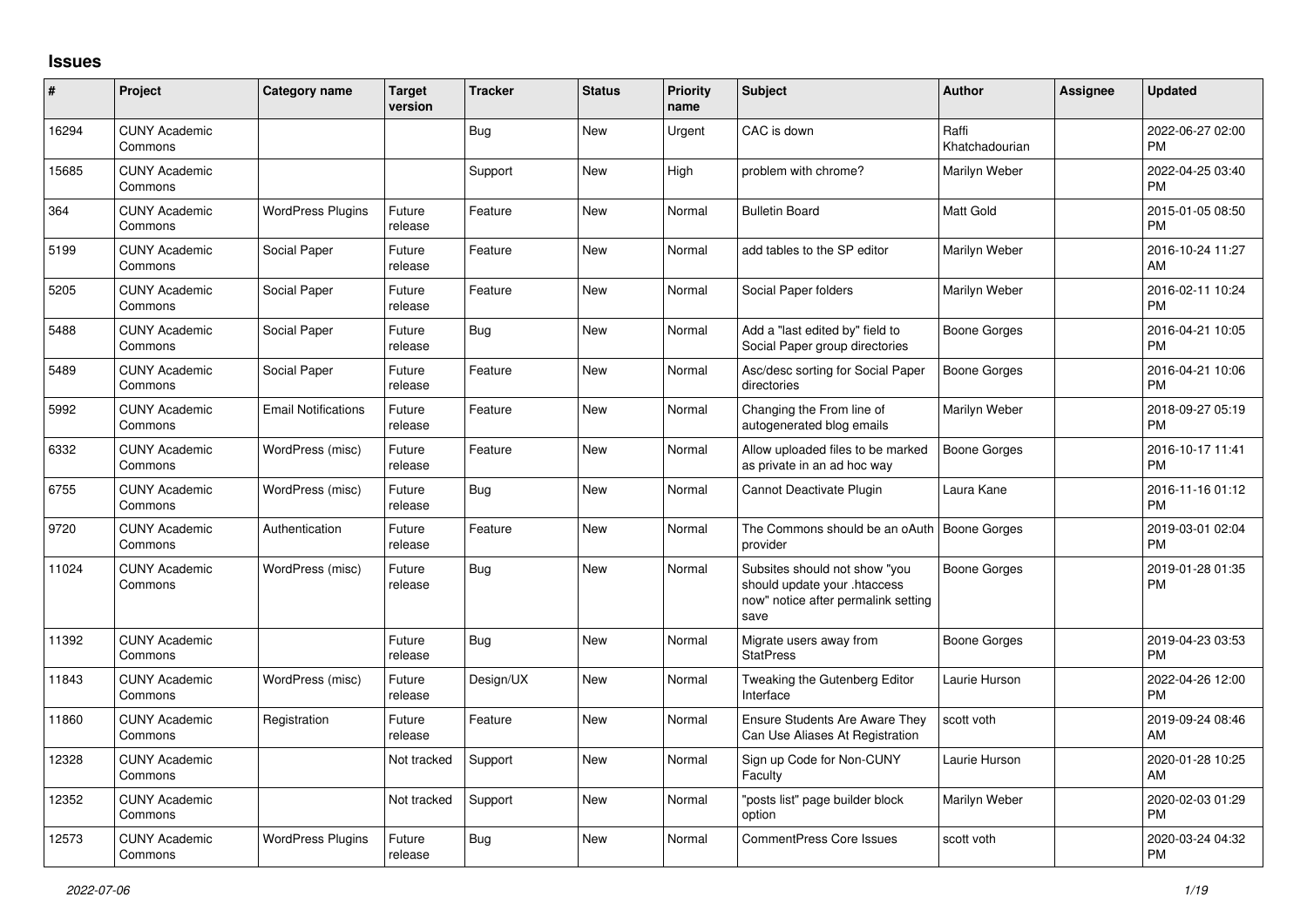| #     | Project                         | <b>Category name</b>     | <b>Target</b><br>version | <b>Tracker</b> | <b>Status</b> | <b>Priority</b><br>name | <b>Subject</b>                                                                             | <b>Author</b>           | <b>Assignee</b>   | <b>Updated</b>                |
|-------|---------------------------------|--------------------------|--------------------------|----------------|---------------|-------------------------|--------------------------------------------------------------------------------------------|-------------------------|-------------------|-------------------------------|
| 13048 | <b>CUNY Academic</b><br>Commons | Shortcodes and<br>embeds | Future<br>release        | Feature        | <b>New</b>    | Normal                  | Jupyter Notebooks support                                                                  | Boone Gorges            |                   | 2020-07-14 11:46<br>AM        |
| 13650 | <b>CUNY Academic</b><br>Commons | Group Library            | Future<br>release        | Feature        | <b>New</b>    | Normal                  | Forum Attachments in Group<br>Library                                                      | Laurie Hurson           |                   | 2021-11-19 12:30<br><b>PM</b> |
| 14792 | <b>CUNY Academic</b><br>Commons |                          |                          | Bug            | New           | Normal                  | Inconsistent email notifications<br>from gravity forms                                     | Raffi<br>Khatchadourian |                   | 2021-10-04 01:50<br><b>PM</b> |
| 14911 | <b>CUNY Academic</b><br>Commons | <b>WordPress Themes</b>  | Not tracked              | Support        | New           | Normal                  | Twentytwentyone theme                                                                      | Marilyn Weber           |                   | 2021-10-28 10:37<br>AM        |
| 14936 | <b>CUNY Academic</b><br>Commons |                          |                          | Bug            | New           | Normal                  | Commons websites blocked by<br>SPS campus network                                          | Laurie Hurson           |                   | 2021-11-03 03:57<br>PM        |
| 14940 | <b>CUNY Academic</b><br>Commons |                          |                          | <b>Bug</b>     | <b>New</b>    | Normal                  | Discrepancy between Commons<br>profile "sites" and actual # of sites                       | Laurie Hurson           |                   | 2021-11-08 11:09<br>AM        |
| 15045 | <b>CUNY Academic</b><br>Commons |                          |                          | Support        | <b>New</b>    | Normal                  | no result for KCeL in the search<br>box on the commons                                     | Marilyn Weber           |                   | 2021-12-10 11:29<br>AM        |
| 15565 | <b>CUNY Academic</b><br>Commons |                          |                          | Support        | New           | Normal                  | Events - send updates to an email<br>listserv                                              | Marilyn Weber           |                   | 2022-03-10 01:06<br>PM        |
| 15757 | <b>CUNY Academic</b><br>Commons |                          |                          | Bug            | New           | Normal                  | Members # do not match                                                                     | Laurie Hurson           |                   | 2022-03-30 04:52<br>PM        |
| 15816 | <b>CUNY Academic</b><br>Commons |                          | Not tracked              | Support        | New           | Normal                  | slow loading at SPS                                                                        | Marilyn Weber           |                   | 2022-04-05 01:26<br><b>PM</b> |
| 16255 | <b>CUNY Academic</b><br>Commons | WordPress (misc)         |                          | Bug            | <b>New</b>    | Normal                  | Need to define 'MULTISITE'<br>constant in wp-config.php                                    | Raymond Hoh             |                   | 2022-06-19 09:31<br>AM        |
| 16314 | <b>CUNY Academic</b><br>Commons | <b>WordPress Plugins</b> |                          | Feature        | New           | Normal                  | Install Multicollab plug-in?                                                               | Raffi<br>Khatchadourian |                   | 2022-06-29 03:44<br>PM        |
| 16318 | <b>CUNY Academic</b><br>Commons |                          |                          | Bug            | <b>New</b>    | Normal                  | Unable to Access block editor or<br>embed YouTube videos in new<br>pages, in one site only | <b>Syelle Graves</b>    |                   | 2022-07-01 06:53<br><b>PM</b> |
| 16332 | <b>CUNY Academic</b><br>Commons |                          |                          | Feature        | <b>New</b>    | Normal                  | Refining the OER Tag: Remove<br>OER tag option from Creation<br>Process                    | Laurie Hurson           |                   | 2022-07-05 01:07<br>PM        |
| 16335 | <b>CUNY Academic</b><br>Commons |                          |                          | Feature        | New           | Normal                  | Revisiting options and functions of<br>Creative Commons license widget                     | Laurie Hurson           |                   | 2022-07-06 11:17<br>AM        |
| 11968 | JustPublics@365<br>MediaCamp    |                          |                          | Feature        | <b>New</b>    | Normal                  | Nanoscience Retractable Display<br>Unit                                                    | Donald Cherry           | Bonnie<br>Eissner | 2021-02-19 08:50<br>AM        |
| 2753  | <b>CUNY Academic</b><br>Commons | <b>Public Portfolio</b>  | Future<br>release        | Feature        | <b>New</b>    | Normal                  | Create actual actual tagification in<br>academic interests and other fields                | Micki Kaufman           | Boone<br>Gorges   | 2015-01-05 08:52<br>PM        |
| 3580  | <b>CUNY Academic</b><br>Commons | Group Blogs              | Future<br>release        | Feature        | <b>New</b>    | Normal                  | Multiple blogs per group                                                                   | Boone Gorges            | Boone<br>Gorges   | 2018-02-20 02:02<br>PM        |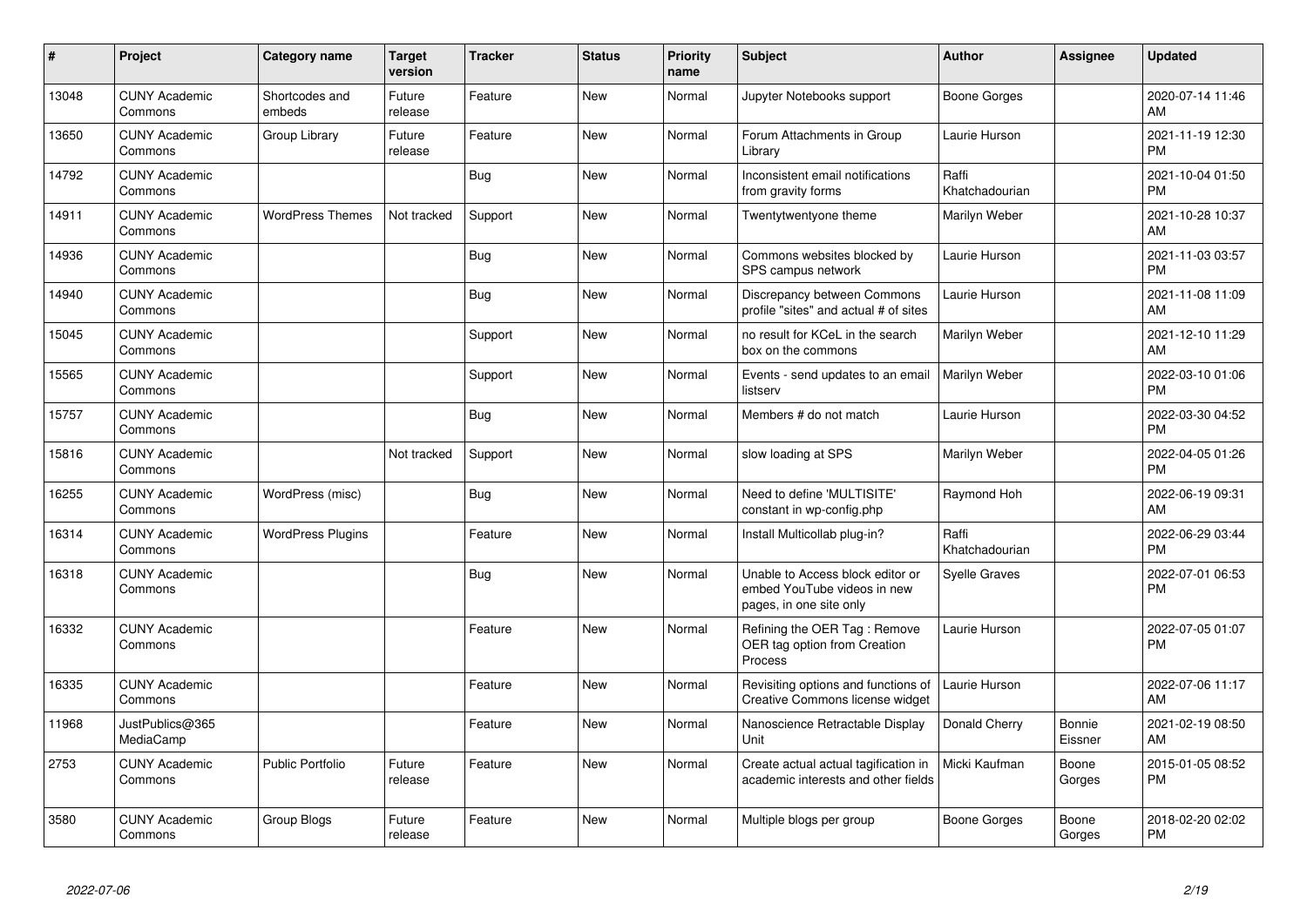| $\#$  | Project                         | <b>Category name</b>       | <b>Target</b><br>version | <b>Tracker</b> | <b>Status</b> | Priority<br>name | <b>Subject</b>                                                                            | Author                  | <b>Assignee</b> | <b>Updated</b>                |
|-------|---------------------------------|----------------------------|--------------------------|----------------|---------------|------------------|-------------------------------------------------------------------------------------------|-------------------------|-----------------|-------------------------------|
| 4481  | <b>CUNY Academic</b><br>Commons | Events                     | Future<br>release        | Feature        | <b>New</b>    | Normal           | Group admins/mods should have<br>the ability to unlink an event from<br>the group         | <b>Boone Gorges</b>     | Boone<br>Gorges | 2017-04-24 03:53<br><b>PM</b> |
| 4592  | <b>CUNY Academic</b><br>Commons | Events                     | Future<br>release        | Design/UX      | <b>New</b>    | Normal           | Event Creation - Venue Dropdown<br>Slow                                                   | Samantha Raddatz        | Boone<br>Gorges | 2015-09-14 04:56<br>PM        |
| 5182  | <b>CUNY Academic</b><br>Commons | Social Paper               | Future<br>release        | Design/UX      | New           | Normal           | "Publishing" a private paper on<br>social paper?                                          | Raffi<br>Khatchadourian | Boone<br>Gorges | 2016-10-13 04:12<br><b>PM</b> |
| 7022  | <b>CUNY Academic</b><br>Commons | Announcements              | Future<br>release        | <b>Bug</b>     | <b>New</b>    | Normal           | Sitewide announcements should<br>be displayed on, and dismissable<br>from, mapped domains | <b>Boone Gorges</b>     | Boone<br>Gorges | 2018-03-22 10:18<br>AM        |
| 7663  | <b>CUNY Academic</b><br>Commons | Social Paper               | Future<br>release        | <b>Bug</b>     | New           | Normal           | Social Paper notifications not<br>formatted correctly on secondary<br>sites               | <b>Boone Gorges</b>     | Boone<br>Gorges | 2018-04-16 03:52<br><b>PM</b> |
| 7981  | <b>CUNY Academic</b><br>Commons | Social Paper               | Future<br>release        | Bug            | New           | Normal           | Social Paper comments should not  <br>go to spam                                          | <b>Luke Waltzer</b>     | Boone<br>Gorges | 2018-04-16 03:52<br><b>PM</b> |
| 8835  | <b>CUNY Academic</b><br>Commons | <b>Blogs (BuddyPress)</b>  | Future<br>release        | Feature        | <b>New</b>    | Normal           | Extend cuny.is shortlinks to sites                                                        | Luke Waltzer            | Boone<br>Gorges | 2022-04-26 11:59<br>AM        |
| 9926  | <b>CUNY Academic</b><br>Commons | <b>WordPress Plugins</b>   | Future<br>release        | <b>Bug</b>     | <b>New</b>    | Normal           | twitter-mentions-as-comments<br>cron jobs can run long                                    | Boone Gorges            | Boone<br>Gorges | 2018-10-24 12:34<br><b>PM</b> |
| 10226 | <b>CUNY Academic</b><br>Commons | Courses                    | Future<br>release        | Feature        | New           | Normal           | Add "My Courses" to drop down<br>list                                                     | scott voth              | Boone<br>Gorges | 2021-11-19 12:42<br><b>PM</b> |
| 10794 | <b>CUNY Academic</b><br>Commons | Performance                | Not tracked              | Bug            | <b>New</b>    | Normal           | Memcached connection<br>occasionally breaks                                               | <b>Boone Gorges</b>     | Boone<br>Gorges | 2018-12-06 03:30<br><b>PM</b> |
| 11496 | <b>CUNY Academic</b><br>Commons | <b>Public Portfolio</b>    | 1.15.2                   | Support        | <b>New</b>    | Normal           | Replace Twitter Icon on Member<br>Portfolio page                                          | scott voth              | Boone<br>Gorges | 2019-06-06 01:03<br><b>PM</b> |
| 11531 | <b>CUNY Academic</b><br>Commons | Events                     | Future<br>release        | Feature        | New           | Normal           | Main Events calendar should<br>include non-public events that user<br>has access to       | scott voth              | Boone<br>Gorges | 2019-06-11 10:00<br>AM        |
| 12042 | <b>CUNY Academic</b><br>Commons | <b>Email Notifications</b> | Future<br>release        | Feature        | <b>New</b>    | Normal           | Improved error logging for BPGES<br>send queue                                            | <b>Boone Gorges</b>     | Boone<br>Gorges | 2021-11-19 12:25<br><b>PM</b> |
| 12091 | <b>CUNY Academic</b><br>Commons | <b>Group Files</b>         | Future<br>release        | Feature        | New           | Normal           | Improved pre-upload file validation<br>for bp-group-documents                             | <b>Boone Gorges</b>     | Boone<br>Gorges | 2019-11-14 01:21<br><b>PM</b> |
| 12438 | <b>CUNY Academic</b><br>Commons | Courses                    | Not tracked              | <b>Bug</b>     | New           | Normal           | Site appearing twice                                                                      | Laurie Hurson           | Boone<br>Gorges | 2020-02-18 01:34<br><b>PM</b> |
| 12911 | <b>CUNY Academic</b><br>Commons |                            | Not tracked              | Feature        | New           | Normal           | Block access to xmlrpc.php based<br>on User-Agent                                         | <b>Boone Gorges</b>     | Boone<br>Gorges | 2020-06-09 05:12<br><b>PM</b> |
| 13370 | <b>CUNY Academic</b><br>Commons | Group Library              | Future<br>release        | Feature        | New           | Normal           | Library bulk deletion and folder<br>editing                                               | Colin McDonald          | Boone<br>Gorges | 2020-10-13 10:41<br>AM        |
| 13466 | <b>CUNY Academic</b><br>Commons | Cavalcade                  | Future<br>release        | Feature        | New           | Normal           | Automated cleanup for duplicate<br>Cavalcade tasks                                        | Boone Gorges            | Boone<br>Gorges | 2020-10-13 05:24<br>PM        |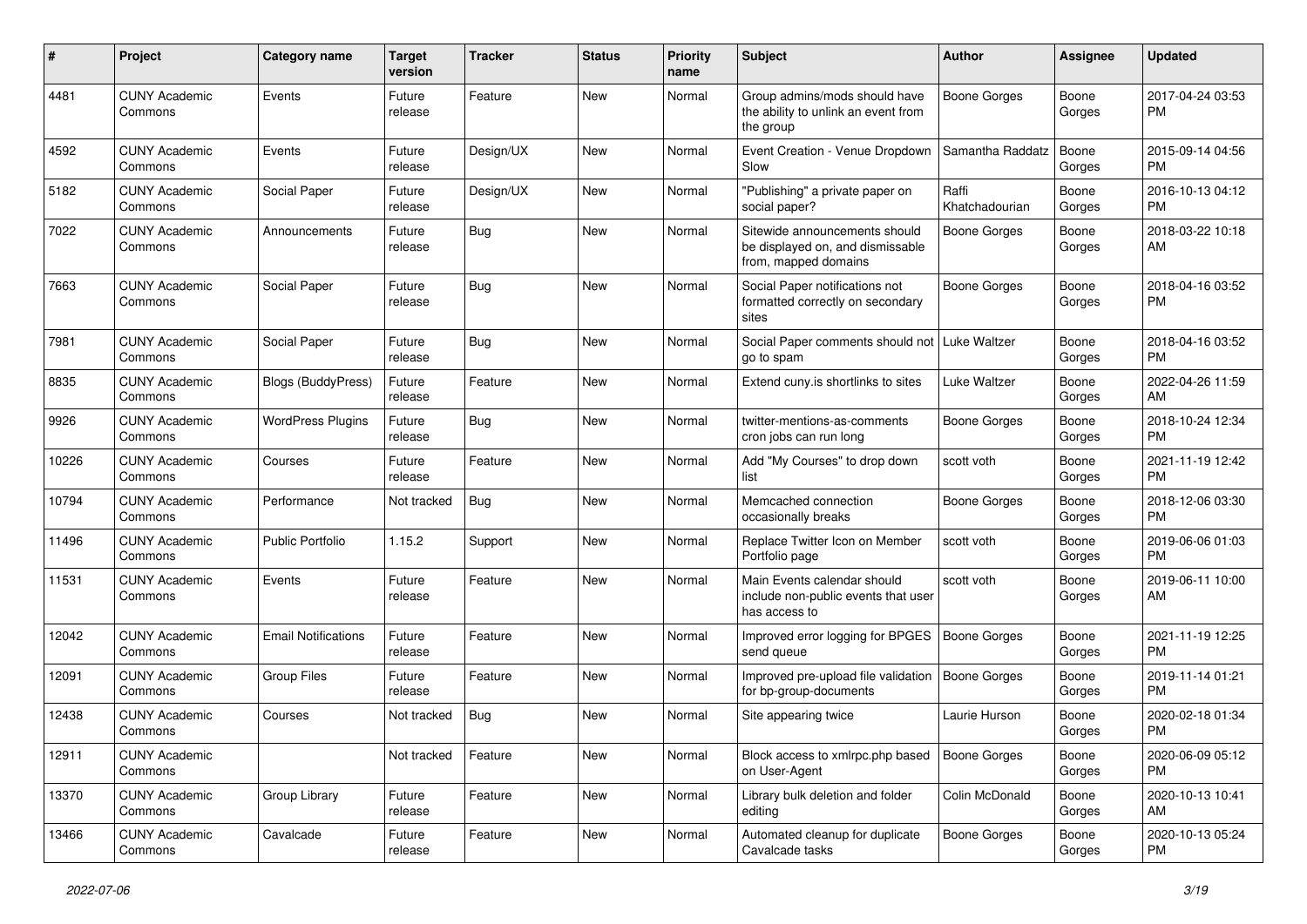| #     | Project                         | <b>Category name</b>     | <b>Target</b><br>version | <b>Tracker</b> | <b>Status</b> | <b>Priority</b><br>name | Subject                                                                                    | <b>Author</b>       | <b>Assignee</b> | <b>Updated</b>                |
|-------|---------------------------------|--------------------------|--------------------------|----------------|---------------|-------------------------|--------------------------------------------------------------------------------------------|---------------------|-----------------|-------------------------------|
| 13835 | <b>CUNY Academic</b><br>Commons | WordPress (misc)         | Future<br>release        | Feature        | New           | Normal                  | Allow OneSearch widget to have<br>'CUNY' as campus                                         | <b>Boone Gorges</b> | Boone<br>Gorges | 2021-11-19 12:39<br><b>PM</b> |
| 13949 | <b>CUNY Academic</b><br>Commons |                          | Not tracked              | Bug            | New           | Normal                  | Continued debugging of runaway<br>MySQL connections                                        | <b>Matt Gold</b>    | Boone<br>Gorges | 2021-09-14 10:42<br>AM        |
| 14184 | <b>CUNY Academic</b><br>Commons | <b>Public Portfolio</b>  | Future<br>release        | Feature        | New           | Normal                  | Centralized mechanism for storing<br>Campus affiliations                                   | <b>Boone Gorges</b> | Boone<br>Gorges | 2022-01-04 11:35<br>AM        |
| 14309 | <b>CUNY Academic</b><br>Commons | Group Library            | Future<br>release        | Feature        | New           | Normal                  | Better handling of<br>bp_group_document file download<br>attempts when file is not present | <b>Boone Gorges</b> | Boone<br>Gorges | 2021-11-19 12:28<br>PM        |
| 14908 | <b>CUNY Academic</b><br>Commons | Performance              |                          | Bug            | New           | Normal                  | Stale object cache on cdev                                                                 | Raymond Hoh         | Boone<br>Gorges | 2021-12-07 09:45<br>AM        |
| 14987 | <b>CUNY Academic</b><br>Commons | <b>WordPress Plugins</b> | Future<br>release        | <b>Bug</b>     | New           | Normal                  | Elementor update causes<br>database freeze-up                                              | Boone Gorges        | Boone<br>Gorges | 2021-11-29 12:02<br><b>PM</b> |
| 15210 | <b>CUNY Academic</b><br>Commons | Analytics                | Not tracked              | Design/UX      | New           | Normal                  | Google Analytics improvements                                                              | Colin McDonald      | Boone<br>Gorges | 2022-05-24 10:47<br>AM        |
| 15767 | <b>CUNY Academic</b><br>Commons | WordPress (misc)         |                          | Support        | New           | Normal                  | Site loading slowly                                                                        | scott voth          | Boone<br>Gorges | 2022-04-04 08:56<br><b>PM</b> |
| 15883 | <b>CUNY Academic</b><br>Commons |                          | 2.1.0                    | Feature        | New           | Normal                  | Release BPGES update                                                                       | <b>Boone Gorges</b> | Boone<br>Gorges | 2022-05-26 10:39<br>AM        |
| 16199 | <b>CUNY Academic</b><br>Commons | <b>Directories</b>       | 2.0.3                    | <b>Bug</b>     | New           | Normal                  | Removed "Semester" Filter from<br><b>Courses Directory</b>                                 | Laurie Hurson       | Boone<br>Gorges | 2022-06-29 11:32<br>AM        |
| 16307 | <b>CUNY Academic</b><br>Commons |                          |                          | Bug            | New           | Normal                  | Add brief messaging to<br>accept/decline group membership<br>requests                      | Matt Gold           | Boone<br>Gorges | 2022-06-27 06:13<br><b>PM</b> |
| 1166  | <b>CUNY Academic</b><br>Commons | <b>Email Invitations</b> | Future<br>release        | Feature        | New           | Low                     | Better organizational tools for Sent<br>Invites                                            | Boone Gorges        | Boone<br>Gorges | 2015-11-09 06:02<br><b>PM</b> |
| 1167  | <b>CUNY Academic</b><br>Commons | <b>Email Invitations</b> | Future<br>release        | Feature        | New           | Low                     | Allow email invitations to be resent                                                       | Boone Gorges        | Boone<br>Gorges | 2015-11-12 12:53<br>AM        |
| 3048  | <b>CUNY Academic</b><br>Commons | <b>Public Portfolio</b>  | Future<br>release        | Feature        | New           | Low                     | Images for rich text profile fields                                                        | Boone Gorges        | Boone<br>Gorges | 2014-02-19 12:56<br><b>PM</b> |
| 3615  | <b>CUNY Academic</b><br>Commons | Redmine                  | Not tracked              | Feature        | New           | Low                     | Create Redmine issues via email                                                            | Dominic Giglio      | Boone<br>Gorges | 2017-11-16 11:36<br>AM        |
| 5052  | <b>CUNY Academic</b><br>Commons | Social Paper             | Future<br>release        | Feature        | New           | Low                     | Sentence by sentence or line by<br>line comments (SP suggestion #3)                        | Marilyn Weber       | Boone<br>Gorges | 2016-02-11 10:24<br>PM        |
| 6389  | <b>CUNY Academic</b><br>Commons | <b>BuddyPress Docs</b>   | Future<br>release        | Feature        | New           | Low                     | Make Discussion Area Visible<br>When Editing a Doc                                         | Luke Waltzer        | Boone<br>Gorges | 2016-10-21 04:16<br>PM        |
| 3059  | <b>CUNY Academic</b><br>Commons | Group Forums             | Future<br>release        | Design/UX      | New           | Normal                  | Forum Post Permissable Content<br><b>Explanatory Text</b>                                  | Chris Stein         | Chris Stein     | 2015-04-02 11:27<br>AM        |
| 10354 | <b>CUNY Academic</b><br>Commons | Public Portfolio         | Future<br>release        | Feature        | New           | Normal                  | Opt out of Having a Profile Page                                                           | scott voth          | Chris Stein     | 2020-05-12 10:43<br>AM        |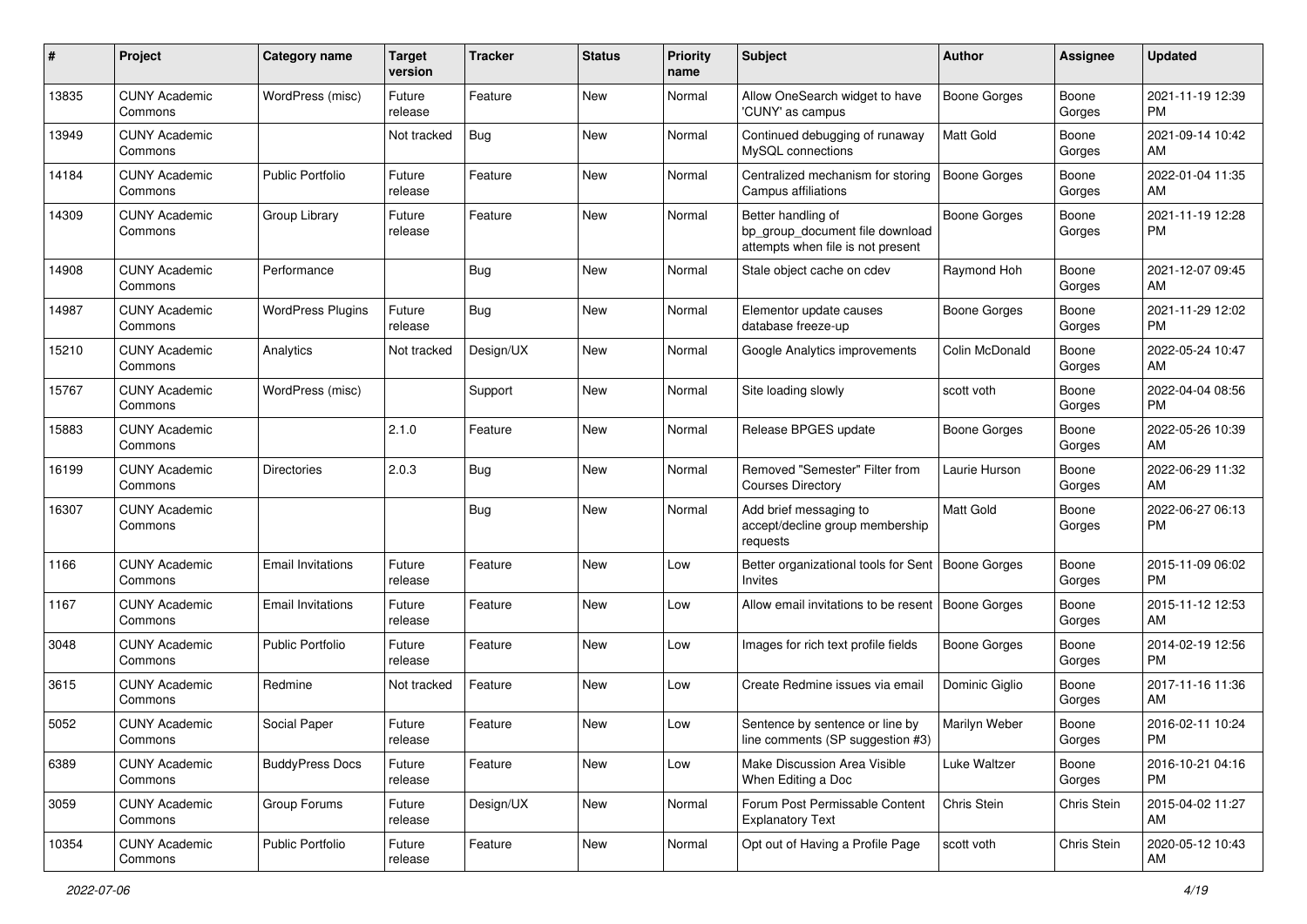| #     | Project                         | <b>Category name</b>           | <b>Target</b><br>version | <b>Tracker</b> | <b>Status</b> | <b>Priority</b><br>name | <b>Subject</b>                                                               | Author                  | Assignee           | <b>Updated</b>                |
|-------|---------------------------------|--------------------------------|--------------------------|----------------|---------------|-------------------------|------------------------------------------------------------------------------|-------------------------|--------------------|-------------------------------|
| 13199 | <b>CUNY Academic</b><br>Commons | Group Forums                   | Future<br>release        | Feature        | <b>New</b>    | Normal                  | Favoring Groups over bbPress<br>plugin                                       | Colin McDonald          | Colin<br>McDonald  | 2021-11-19 12:28<br><b>PM</b> |
| 13331 | <b>CUNY Academic</b><br>Commons | Site cloning                   | Future<br>release        | Bug            | New           | Normal                  | Combine Site Template and Clone<br>operations                                | Boone Gorges            | Jeremy Felt        | 2021-11-19 12:39<br><b>PM</b> |
| 13891 | <b>CUNY Academic</b><br>Commons | Internal Tools and<br>Workflow | 2.1.0                    | Feature        | New           | Normal                  | Migrate automated linting to<br>GitHub Actions                               | Boone Gorges            | Jeremy Felt        | 2022-06-29 11:13<br>AM        |
| 15194 | <b>CUNY Academic</b><br>Commons | Internal Tools and<br>Workflow | 2.1.0                    | Feature        | <b>New</b>    | Normal                  | PHPCS sniff for un-restored<br>switch_to_blog() calls                        | Boone Gorges            | Jeremy Felt        | 2022-05-26 10:45<br>AM        |
| 11879 | <b>CUNY Academic</b><br>Commons |                                | Not tracked              | Bug            | New           | Normal                  | Hypothesis comments appearing<br>on multiple, different pdfs across<br>blogs | Laurie Hurson           | Laurie Hurson      | 2019-09-19 02:39<br><b>PM</b> |
| 14475 | <b>CUNY Academic</b><br>Commons |                                | Not tracked              | Publicity      | <b>New</b>    | Normal                  | <b>OER Showcase Page</b>                                                     | Laurie Hurson           | Laurie Hurson      | 2021-09-14 10:46<br>AM        |
| 6078  | <b>CUNY Academic</b><br>Commons | Blogs (BuddyPress)             | Future<br>release        | Feature        | New           | Normal                  | <b>Explore Adding Network Blog</b><br>Metadata Plugin                        | Luke Waltzer            | Luke Waltzer       | 2016-10-11 10:29<br><b>PM</b> |
| 8211  | <b>CUNY Academic</b><br>Commons | <b>WordPress Themes</b>        | Future<br>release        | Feature        | <b>New</b>    | Normal                  | Theme Suggestions: Material<br>Design-Inspired Themes                        | Margaret Galvan         | Margaret<br>Galvan | 2017-08-07 02:48<br><b>PM</b> |
| 12392 | <b>CUNY Academic</b><br>Commons | Help/Codex                     | Not tracked              | Documentation  | New           | Normal                  | <b>Updates to Common Commons</b><br>Questions on Help Page                   | scott voth              | Margaret<br>Galvan | 2020-02-11 10:53<br>AM        |
| 3509  | <b>CUNY Academic</b><br>Commons | Publicity                      | 1.7                      | Publicity      | New           | Normal                  | Create 1.7 digital signage imagery                                           | Micki Kaufman           | Marilyn<br>Weber   | 2014-10-01 12:40<br><b>PM</b> |
| 9420  | <b>CUNY Academic</b><br>Commons | cuny.is                        | Not tracked              | Feature        | New           | Normal                  | Request for http://cuny.is/streams                                           | Raffi<br>Khatchadourian | Marilyn<br>Weber   | 2018-04-02 10:08<br>AM        |
| 12382 | <b>CUNY Academic</b><br>Commons | Membership                     | Not tracked              | Support        | <b>New</b>    | Normal                  | Email request change                                                         | Marilyn Weber           | Marilyn<br>Weber   | 2020-02-06 12:56<br><b>PM</b> |
| 3657  | <b>CUNY Academic</b><br>Commons | WordPress (misc)               | Not tracked              | Feature        | <b>New</b>    | Normal                  | Create alert for GC email<br>addresses                                       | <b>Matt Gold</b>        | Matt Gold          | 2016-04-14 11:29<br><b>PM</b> |
| 3691  | <b>CUNY Academic</b><br>Commons | <b>WordPress Plugins</b>       | Future<br>release        | Bug            | New           | Normal                  | <b>WPMU Domain Mapping</b><br>Debugging on cdev                              | Raymond Hoh             | Matt Gold          | 2014-12-12 09:04<br>AM        |
| 4225  | <b>CUNY Academic</b><br>Commons | DiRT Integration               | Future<br>release        | Design/UX      | <b>New</b>    | Normal                  | Add information to DIRT page (in<br>Create a Group)                          | Samantha Raddatz        | Matt Gold          | 2015-06-26 03:14<br><b>PM</b> |
| 4972  | <b>CUNY Academic</b><br>Commons | Analytics                      | Not tracked              | <b>Bug</b>     | New           | Normal                  | <b>Newsletter Analytics</b>                                                  | Stephen Real            | Matt Gold          | 2015-12-09 12:54<br><b>PM</b> |
| 8607  | <b>CUNY Academic</b><br>Commons |                                | Not tracked              | Support        | New           | Normal                  | Paypal?                                                                      | Marilyn Weber           | Matt Gold          | 2018-05-15 01:37<br><b>PM</b> |
| 10839 | <b>CUNY Academic</b><br>Commons | About page                     | Not tracked              | Support        | <b>New</b>    | Normal                  | <b>Mission Statement Needs</b><br>Revision                                   | scott voth              | Matt Gold          | 2018-12-26 10:58<br>AM        |
| 11545 | <b>CUNY Academic</b><br>Commons | <b>WordPress Plugins</b>       | Not tracked              | Support        | <b>New</b>    | Normal                  | <b>Twitter searches in WordPress</b>                                         | Gina Cherry             | Matt Gold          | 2019-09-23 01:03<br><b>PM</b> |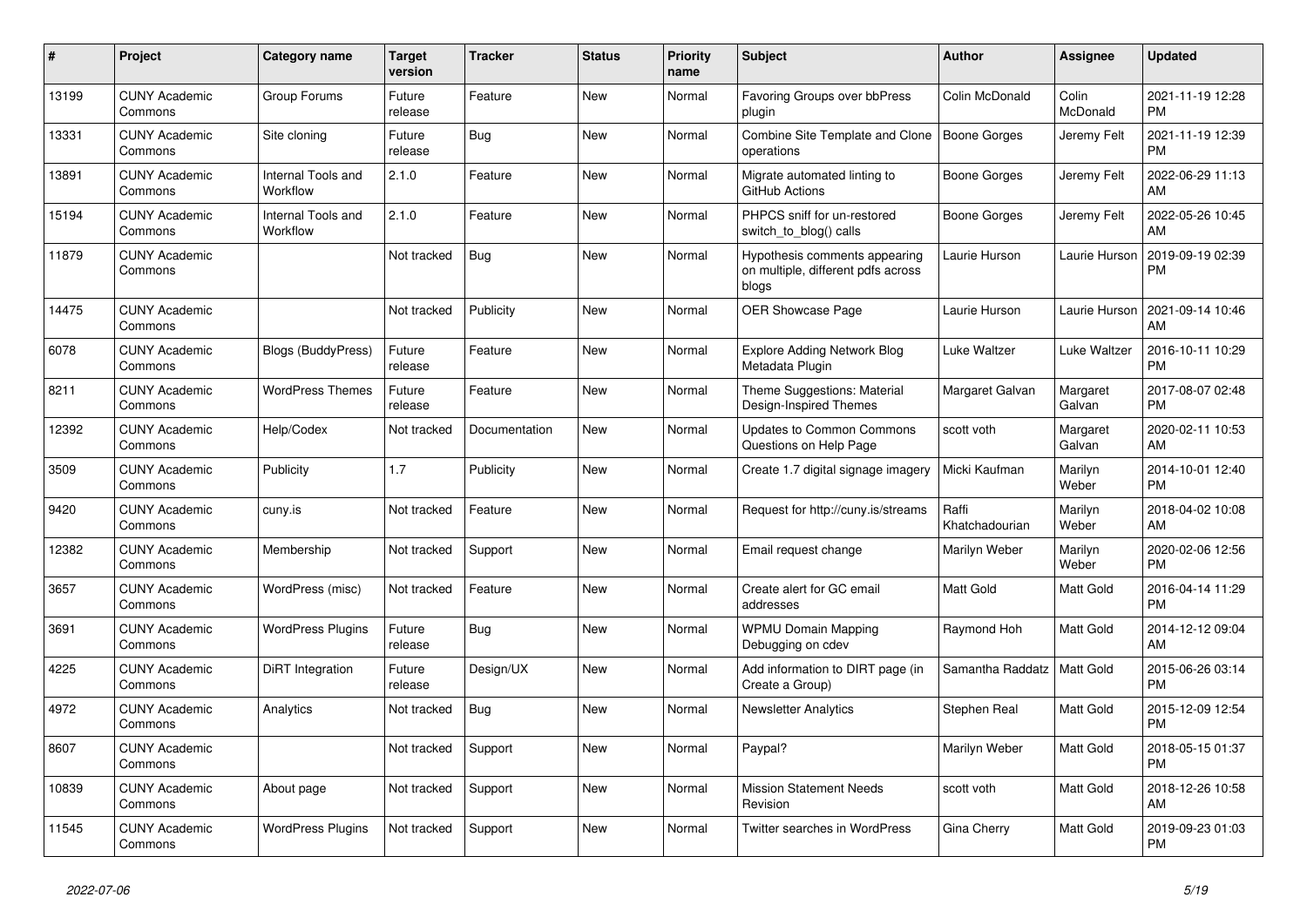| #     | Project                         | <b>Category name</b>     | <b>Target</b><br>version | <b>Tracker</b> | <b>Status</b> | <b>Priority</b><br>name | <b>Subject</b>                                                                       | Author                  | Assignee           | <b>Updated</b>                |
|-------|---------------------------------|--------------------------|--------------------------|----------------|---------------|-------------------------|--------------------------------------------------------------------------------------|-------------------------|--------------------|-------------------------------|
| 8498  | <b>CUNY Academic</b><br>Commons | <b>WordPress Plugins</b> | Future<br>release        | Feature        | <b>New</b>    | Low                     | <b>Gravity Forms Email Users</b>                                                     | Raffi<br>Khatchadourian | Matt Gold          | 2017-10-13 12:58<br><b>PM</b> |
| 3506  | <b>CUNY Academic</b><br>Commons | Publicity                | 1.7                      | Publicity      | <b>New</b>    | Normal                  | Prepare 1.7 email messaging                                                          | Micki Kaufman           | Micki<br>Kaufman   | 2014-10-01 12:36<br><b>PM</b> |
| 7624  | <b>CUNY Academic</b><br>Commons | BuddyPress (misc)        | Future<br>release        | Design/UX      | New           | Normal                  | <b>BP</b> Notifications                                                              | Luke Waltzer            | Paige Dupont       | 2017-02-08 10:43<br><b>PM</b> |
| 11393 | <b>CUNY Academic</b><br>Commons |                          | Not tracked              | Publicity      | <b>New</b>    | Normal                  | After 1.15 release, ceate a hero<br>slide and post about adding a site<br>to a group | scott voth              | Patrick<br>Sweeney | 2019-05-14 10:32<br>AM        |
| 13457 | <b>CUNY Academic</b><br>Commons | Group Forums             | 2.0.3                    | Bug            | New           | High                    | Forum post not sending<br>notifications                                              | Filipa Calado           | Raymond<br>Hoh     | 2022-06-29 11:32<br>AM        |
| 5282  | <b>CUNY Academic</b><br>Commons | Social Paper             | Future<br>release        | Bug            | New           | Normal                  | Replying via email directs to paper<br>but not individual comment.                   | Marilyn Weber           | Raymond<br>Hoh     | 2016-03-02 01:48<br><b>PM</b> |
| 7928  | <b>CUNY Academic</b><br>Commons | Group Forums             | Not tracked              | Bug            | <b>New</b>    | Normal                  | Duplicate Forum post                                                                 | Luke Waltzer            | Raymond<br>Hoh     | 2017-04-11 09:27<br><b>PM</b> |
| 9346  | <b>CUNY Academic</b><br>Commons | WordPress (misc)         | Not tracked              | Bug            | New           | Normal                  | Clone cetls.bmcc.cuny.edu for<br>development                                         | Owen Roberts            | Raymond<br>Hoh     | 2018-03-06 05:35<br><b>PM</b> |
| 9729  | <b>CUNY Academic</b><br>Commons | SEO                      | Not tracked              | Support        | New           | Normal                  | 503 Errors showing on<br>newlaborforum.cuny.edu                                      | Diane Krauthamer        | Raymond<br>Hoh     | 2018-05-22 04:48<br><b>PM</b> |
| 11243 | <b>CUNY Academic</b><br>Commons | BuddyPress (misc)        | Future<br>release        | Bug            | <b>New</b>    | Normal                  | Audit bp-custom.php                                                                  | Raymond Hoh             | Raymond<br>Hoh     | 2022-04-26 11:59<br>AM        |
| 11624 | <b>CUNY Academic</b><br>Commons | WordPress (misc)         | Not tracked              | Support        | <b>New</b>    | Normal                  | Change pages into posts or swap<br>database for a Commons site?                      | Stephen Klein           | Raymond<br>Hoh     | 2019-07-09 11:04<br>AM        |
| 13286 | <b>CUNY Academic</b><br>Commons |                          | Not tracked              | Support        | New           | Normal                  | problem connecting with<br>WordPress app                                             | Marilyn Weber           | Raymond<br>Hoh     | 2020-09-08 11:16<br>AM        |
| 13358 | <b>CUNY Academic</b><br>Commons | Group Forums             | Future<br>release        | Feature        | <b>New</b>    | Normal                  | Improved UI for group forum<br>threading settings                                    | Boone Gorges            | Raymond<br>Hoh     | 2021-11-19 12:27<br><b>PM</b> |
| 13430 | <b>CUNY Academic</b><br>Commons | Reply By Email           | Not tracked              | Bug            | <b>New</b>    | Normal                  | Delay in RBE                                                                         | Luke Waltzer            | Raymond<br>Hoh     | 2020-10-13 11:16<br>AM        |
| 14496 | <b>CUNY Academic</b><br>Commons | Domain Mapping           | Future<br>release        | Bug            | New           | Normal                  | Mapped domain SSO uses<br>third-party cookies                                        | Raymond Hoh             | Raymond<br>Hoh     | 2021-05-24 04:03<br><b>PM</b> |
| 16177 | <b>CUNY Academic</b><br>Commons | Reply By Email           |                          | Bug            | <b>New</b>    | Normal                  | Switch to Inbound mode for RBE                                                       | Raymond Hoh             | Raymond<br>Hoh     | 2022-05-30 04:32<br><b>PM</b> |
| 16319 | <b>CUNY Academic</b><br>Commons | <b>WordPress Plugins</b> | 2.0.3                    | Bug            | <b>New</b>    | Normal                  | Request for Events Calendar Pro<br>5.14.2 update                                     | Raymond Hoh             | Raymond<br>Hoh     | 2022-07-01 04:16<br><b>PM</b> |
| 4535  | <b>CUNY Academic</b><br>Commons | My Commons               | Future<br>release        | Bug            | New           | Low                     | My Commons filter issue                                                              | scott voth              | Raymond<br>Hoh     | 2015-09-01 11:17<br>AM        |
| 6749  | <b>CUNY Academic</b><br>Commons | Events                   | Future<br>release        | Bug            | New           | Low                     | BPEO iCal request can trigger<br>very large number of DB queries                     | Boone Gorges            | Raymond<br>Hoh     | 2016-11-15 10:09<br><b>PM</b> |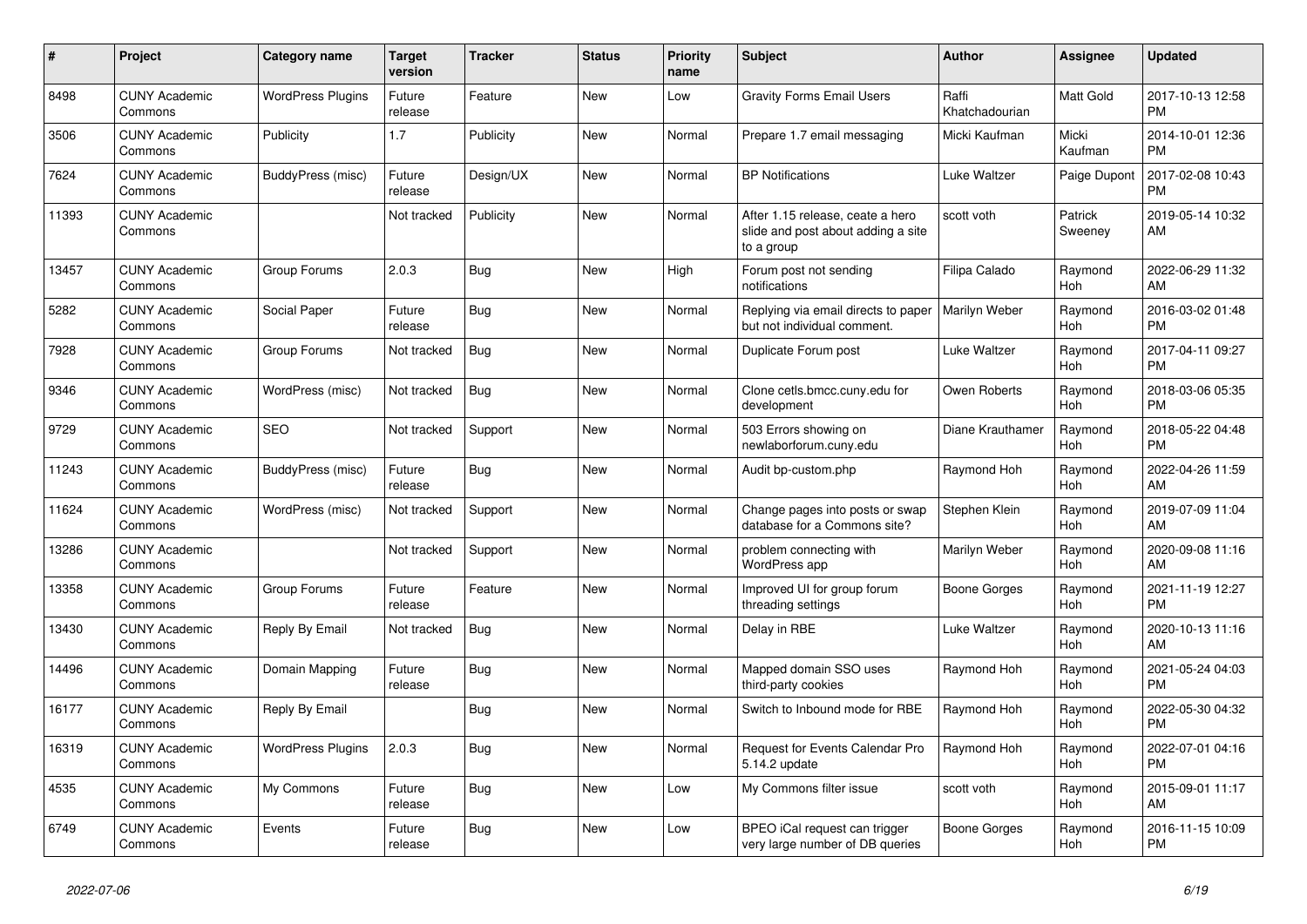| $\#$  | Project                         | <b>Category name</b>        | <b>Target</b><br>version | <b>Tracker</b> | <b>Status</b> | <b>Priority</b><br>name | <b>Subject</b>                                                                                                                                        | Author                  | Assignee            | <b>Updated</b>                |
|-------|---------------------------------|-----------------------------|--------------------------|----------------|---------------|-------------------------|-------------------------------------------------------------------------------------------------------------------------------------------------------|-------------------------|---------------------|-------------------------------|
| 308   | <b>CUNY Academic</b><br>Commons | Registration                | Future<br>release        | Feature        | <b>New</b>    | Normal                  | Group recommendations for<br>signup process                                                                                                           | Boone Gorges            | Samantha<br>Raddatz | 2015-11-09 05:07<br><b>PM</b> |
| 4226  | <b>CUNY Academic</b><br>Commons | <b>BuddyPress Docs</b>      | Future<br>release        | Design/UX      | <b>New</b>    | Normal                  | Add option to connect a Doc with a<br>Group                                                                                                           | Samantha Raddatz        | Samantha<br>Raddatz | 2015-09-09 04:08<br><b>PM</b> |
| 4253  | <b>CUNY Academic</b><br>Commons | <b>Public Portfolio</b>     | Future<br>release        | Design/UX      | New           | Normal                  | Encourage users to add portfolio<br>content                                                                                                           | Samantha Raddatz        | Samantha<br>Raddatz | 2015-07-07 11:32<br>AM        |
| 4622  | <b>CUNY Academic</b><br>Commons | <b>Public Portfolio</b>     | Future<br>release        | Design/UX      | <b>New</b>    | Normal                  | <b>Profile Visibility Settings</b>                                                                                                                    | Samantha Raddatz        | Samantha<br>Raddatz | 2015-09-21 12:18<br><b>PM</b> |
| 5183  | <b>CUNY Academic</b><br>Commons | Social Paper                | Future<br>release        | Design/UX      | <b>New</b>    | Normal                  | Creating a new paper when<br>viewing an existing paper                                                                                                | Raffi<br>Khatchadourian | Samantha<br>Raddatz | 2016-02-02 12:09<br><b>PM</b> |
| 5298  | <b>CUNY Academic</b><br>Commons |                             | Not tracked              | Publicity      | New           | Normal                  | Survey Pop-Up Text                                                                                                                                    | Samantha Raddatz        | Samantha<br>Raddatz | 2016-03-22 12:27<br><b>PM</b> |
| 5397  | <b>CUNY Academic</b><br>Commons | Social Paper                | Future<br>release        | Feature        | New           | Normal                  | frustrating to have to<br>enable/disable in SP                                                                                                        | Marilyn Weber           | Samantha<br>Raddatz | 2016-04-20 03:39<br><b>PM</b> |
| 5050  | <b>CUNY Academic</b><br>Commons | Social Paper                | Future<br>release        | Feature        | <b>New</b>    | Low                     | Making comments visible in SP<br>editing mode (SP suggestion #1)                                                                                      | Marilyn Weber           | Samantha<br>Raddatz | 2019-09-17 11:10<br><b>PM</b> |
| 5053  | <b>CUNY Academic</b><br>Commons | Social Paper                | Future<br>release        | Feature        | New           | Low                     | Scrollable menu to add readers<br>(SP suggestion #4)                                                                                                  | Marilyn Weber           | Samantha<br>Raddatz | 2016-04-21 05:21<br><b>PM</b> |
| 5058  | <b>CUNY Academic</b><br>Commons | Social Paper                | Future<br>release        | Feature        | New           | Low                     | Can there be a clearer signal that<br>even when comments have<br>already been made you add<br>comments by clicking on the side?<br>(SP suggestion #5) | Marilyn Weber           | Samantha<br>Raddatz | 2016-02-11 10:24<br><b>PM</b> |
| 10439 | <b>CUNY Academic</b><br>Commons | Design                      | 2.1.0                    | Design/UX      | New           | Normal                  | Create Style Guide for Commons                                                                                                                        | Sonja Leix              | Sara Cannon         | 2022-06-28 01:43<br><b>PM</b> |
| 10580 | <b>CUNY Academic</b><br>Commons | Information<br>Architecture | Future<br>release        | Design/UX      | <b>New</b>    | Normal                  | Primary nav item review                                                                                                                               | Boone Gorges            | Sara Cannon         | 2022-06-28 01:29<br><b>PM</b> |
| 3565  | <b>CUNY Academic</b><br>Commons | My Commons                  | Not tracked              | Documentation  | New           | Normal                  | Load Newest inconsistencies                                                                                                                           | Chris Stein             | scott voth          | 2015-11-09 01:16<br><b>PM</b> |
| 4222  | <b>CUNY Academic</b><br>Commons | <b>User Experience</b>      | Future<br>release        | Design/UX      | New           | Normal                  | Add information to 'Delete<br>Account' page                                                                                                           | Samantha Raddatz        | scott voth          | 2015-06-26 11:35<br>AM        |
| 9908  | <b>CUNY Academic</b><br>Commons |                             | Not tracked              | Feature        | <b>New</b>    | Normal                  | Is it possible to send email<br>updates to users (or an email<br>address not on the list) for only a<br>single page AFTER being<br>prompted?          | <b>Michael Shields</b>  | scott voth          | 2018-06-11 01:34<br><b>PM</b> |
| 11883 | <b>CUNY Academic</b><br>Commons | Help/Codex                  | Not tracked              | Support        | <b>New</b>    | Normal                  | Need Embedding Help Page<br>Update (Tableau)                                                                                                          | Anthony Wheeler         | scott voth          | 2019-09-24 08:49<br>AM        |
| 12247 | <b>CUNY Academic</b><br>Commons | Publicity                   | Not tracked              | Support        | New           | Normal                  | <b>Screenshot of First Commons</b><br>Homepage                                                                                                        | scott voth              | scott voth          | 2020-01-14 12:08<br><b>PM</b> |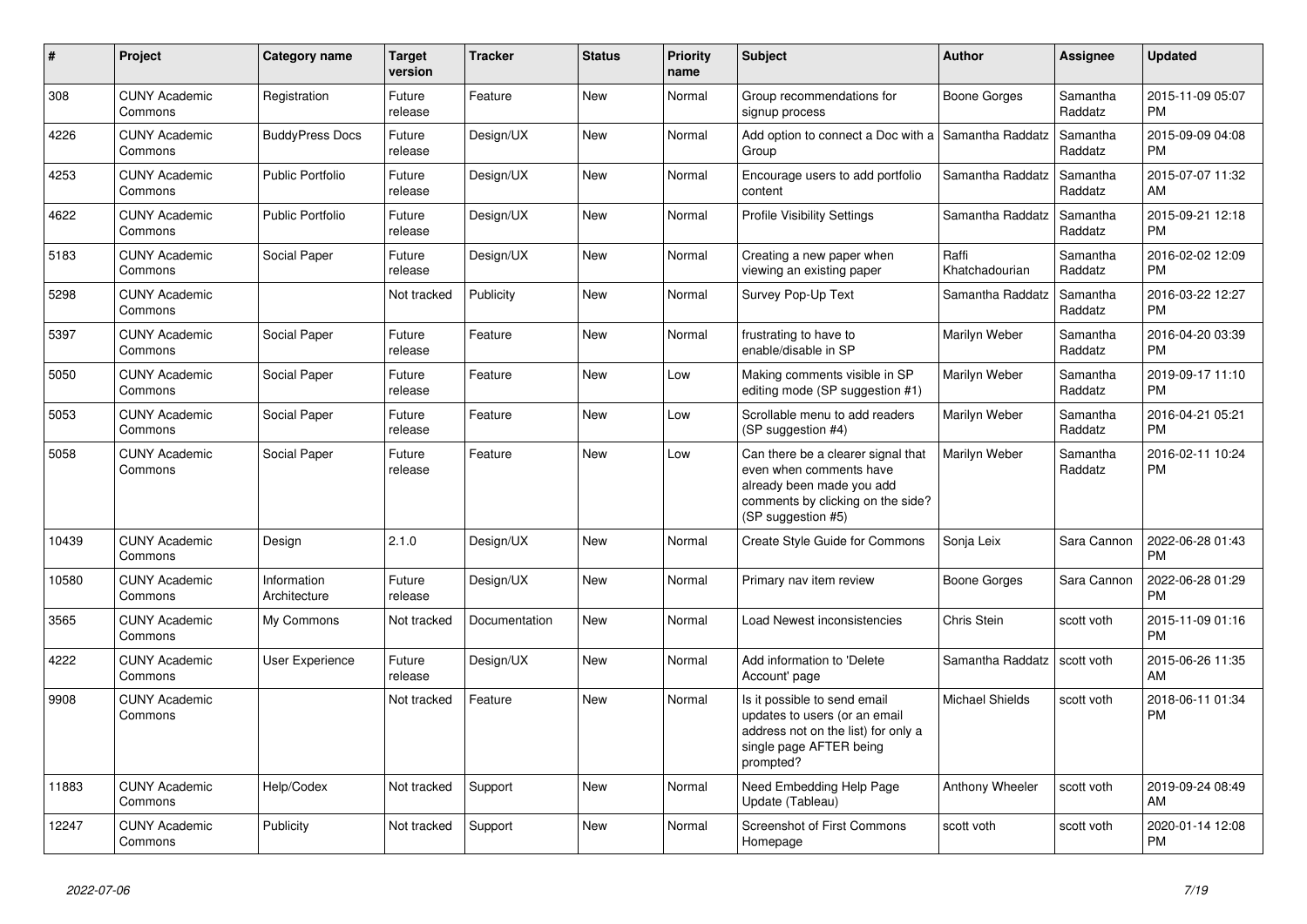| #     | <b>Project</b>                  | Category name                  | <b>Target</b><br>version | <b>Tracker</b> | <b>Status</b> | <b>Priority</b><br>name | <b>Subject</b>                                                              | <b>Author</b>      | Assignee            | <b>Updated</b>                |
|-------|---------------------------------|--------------------------------|--------------------------|----------------|---------------|-------------------------|-----------------------------------------------------------------------------|--------------------|---------------------|-------------------------------|
| 14394 | <b>CUNY Academic</b><br>Commons |                                | Not tracked              | Feature        | New           | Normal                  | Commons News Site - redesign                                                | scott voth         | scott voth          | 2021-09-14 10:46<br>AM        |
| 14787 | <b>CUNY Academic</b><br>Commons | <b>Plugin Packages</b>         | Future<br>release        | Feature        | New           | Normal                  | Creating a "Design" plugin<br>package                                       | Laurie Hurson      | scott voth          | 2022-04-27 04:56<br><b>PM</b> |
| 4635  | <b>CUNY Academic</b><br>Commons | Authentication                 | Future<br>release        | Feature        | New           | Normal                  | Allow non-WP authentication                                                 | Boone Gorges       | Sonja Leix          | 2019-03-01 02:05<br><b>PM</b> |
| 11789 | <b>CUNY Academic</b><br>Commons | Courses                        | Future<br>release        | Feature        | <b>New</b>    | Normal                  | Ability to remove item from<br>Courses list                                 | Laurie Hurson      | Sonja Leix          | 2019-09-24 12:28<br><b>PM</b> |
| 11834 | <b>CUNY Academic</b><br>Commons | <b>Group Files</b>             | Future<br>release        | Feature        | New           | Normal                  | Improved tools for managing<br>group file folders                           | Boone Gorges       | Sonja Leix          | 2019-09-06 03:55<br><b>PM</b> |
| 6665  | <b>CUNY Academic</b><br>Commons |                                | Not tracked              | Publicity      | New           | Normal                  | Dead Link in 1.10 announcement<br>post                                      | Paige Dupont       | Stephen Real        | 2016-12-01 03:11<br><b>PM</b> |
| 8440  | <b>CUNY Academic</b><br>Commons | Onboarding                     | Not tracked              | Bug            | New           | Normal                  | Create Test Email Accounts for<br><b>Onboarding Project</b>                 | Stephen Real       | Stephen Real        | 2017-08-01 09:49<br><b>PM</b> |
| 9643  | <b>CUNY Academic</b><br>Commons | Publicity                      | Not tracked              | Feature        | <b>New</b>    | Normal                  | Create a page on the Commons<br>for logos etc.                              | Stephen Real       | Stephen Real        | 2018-04-24 10:53<br>AM        |
| 5679  | <b>CUNY Academic</b><br>Commons | Analytics                      | Not tracked              | Feature        | New           | Normal                  | Logged In Users for GA                                                      | Valerie Townsend   | Valerie<br>Townsend | 2016-06-11 09:49<br>AM        |
| 11519 | <b>CUNY Academic</b><br>Commons |                                | Not tracked              | Support        | Assigned      | Normal                  | comment option not appearing                                                | Marilyn Weber      |                     | 2019-09-24 10:28<br>AM        |
| 12436 | <b>CUNY Academic</b><br>Commons |                                | Not tracked              | <b>Bug</b>     | Assigned      | Normal                  | Nightly system downtime                                                     | Boone Gorges       |                     | 2020-08-01 09:30<br>AM        |
| 2577  | <b>NYCDH Community</b><br>Site  |                                |                          | Feature        | Assigned      | Low                     | Investigate Potential to Add Links<br>to the Forum                          | <b>Mark Newton</b> | Alex Gil            | 2013-05-16 09:40<br><b>PM</b> |
| 3230  | <b>CUNY Academic</b><br>Commons | Internal Tools and<br>Workflow | Not tracked              | Feature        | Assigned      | High                    | Scripts for quicker<br>provisioning/updating of<br>development environments | Boone Gorges       | Boone<br>Gorges     | 2016-01-26 04:54<br><b>PM</b> |
| 287   | <b>CUNY Academic</b><br>Commons | WordPress (misc)               | Future<br>release        | Feature        | Assigned      | Normal                  | Create troubleshooting tool for<br>account sign-up                          | <b>Matt Gold</b>   | Boone<br>Gorges     | 2015-11-09 06:17<br><b>PM</b> |
| 377   | <b>CUNY Academic</b><br>Commons | BuddyPress (misc)              | Future<br>release        | Feature        | Assigned      | Normal                  | Like buttons                                                                | <b>Matt Gold</b>   | Boone<br>Gorges     | 2010-11-16 05:13<br><b>PM</b> |
| 435   | <b>CUNY Academic</b><br>Commons | BuddyPress (misc)              | Future<br>release        | Feature        | Assigned      | Normal                  | Include Avatar Images in Forum<br><b>Post Notification Emails</b>           | <b>Matt Gold</b>   | Boone<br>Gorges     | 2010-12-08 12:40<br><b>PM</b> |
| 500   | <b>CUNY Academic</b><br>Commons | BuddyPress (misc)              | Future<br>release        | Feature        | Assigned      | Normal                  | <b>Export Group Data</b>                                                    | <b>Matt Gold</b>   | Boone<br>Gorges     | 2010-12-19 12:09<br><b>PM</b> |
| 554   | <b>CUNY Academic</b><br>Commons | BuddyPress (misc)              | Future<br>release        | Feature        | Assigned      | Normal                  | Add Trackback notifications to<br>site-wide activity feed                   | <b>Matt Gold</b>   | Boone<br>Gorges     | 2015-11-09 06:19<br><b>PM</b> |
| 585   | <b>CUNY Academic</b><br>Commons | Group Forums                   | Future<br>release        | Feature        | Assigned      | Normal                  | Merge Forum Topics                                                          | Sarah Morgano      | Boone<br>Gorges     | 2011-07-06 04:11<br><b>PM</b> |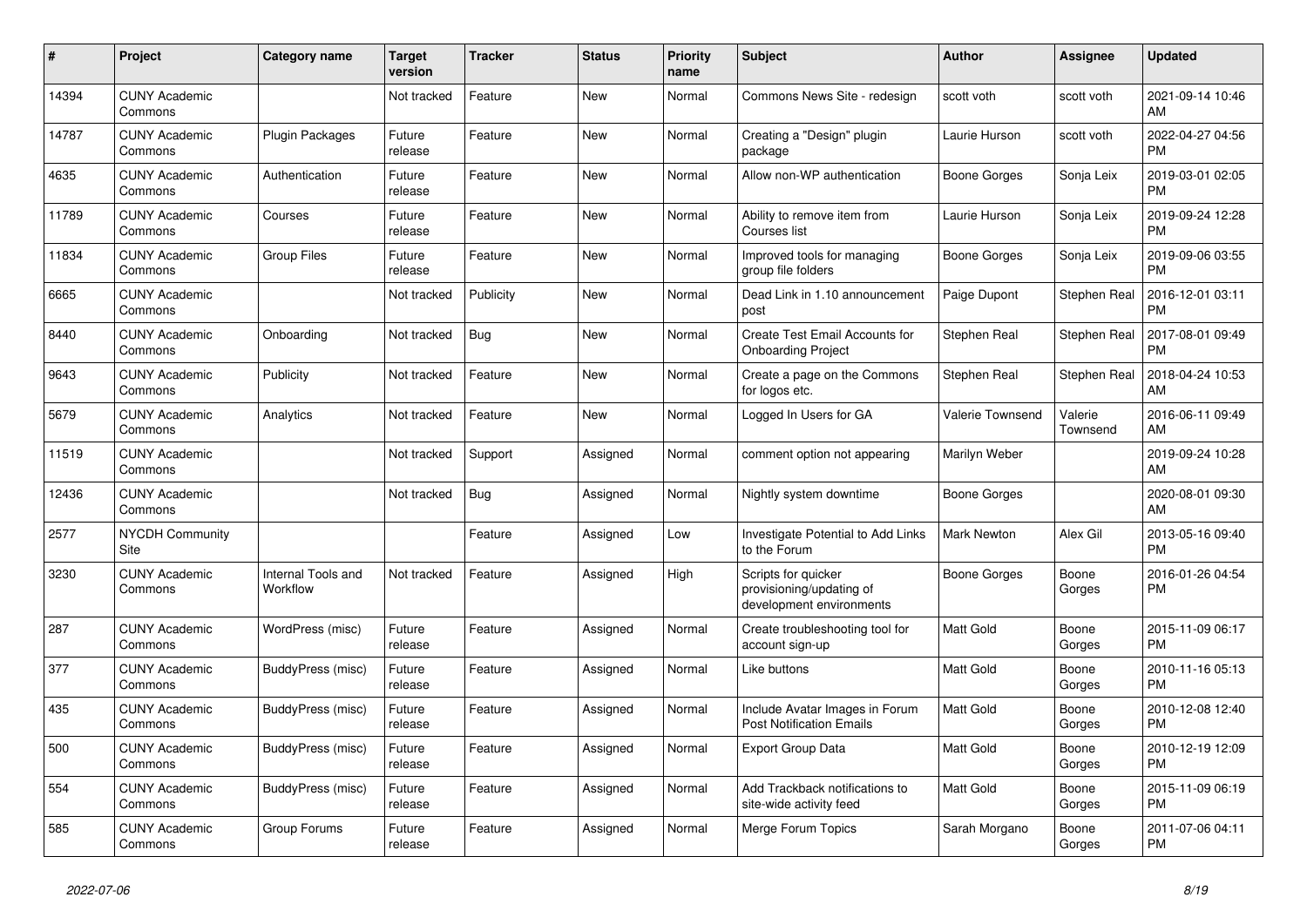| #    | Project                         | <b>Category name</b>     | <b>Target</b><br>version | <b>Tracker</b> | <b>Status</b> | <b>Priority</b><br>name | <b>Subject</b>                                                             | <b>Author</b>       | Assignee        | <b>Updated</b>                |
|------|---------------------------------|--------------------------|--------------------------|----------------|---------------|-------------------------|----------------------------------------------------------------------------|---------------------|-----------------|-------------------------------|
| 599  | <b>CUNY Academic</b><br>Commons | BuddyPress (misc)        | Future<br>release        | Feature        | Assigned      | Normal                  | Consider adding rating plugins for<br><b>BuddyPress/BBPress</b>            | <b>Matt Gold</b>    | Boone<br>Gorges | 2011-08-22 06:50<br><b>PM</b> |
| 618  | <b>CUNY Academic</b><br>Commons | <b>BuddyPress Docs</b>   | Future<br>release        | Feature        | Assigned      | Normal                  | <b>BuddyPress Docs: export formats</b>                                     | <b>Boone Gorges</b> | Boone<br>Gorges | 2015-11-09 05:38<br><b>PM</b> |
| 635  | <b>CUNY Academic</b><br>Commons | BuddyPress (misc)        | Future<br>release        | Feature        | Assigned      | Normal                  | Big Blue Button -<br>Videoconferencing in Groups and<br><b>Blogs</b>       | Matt Gold           | Boone<br>Gorges | 2011-03-14 03:24<br><b>PM</b> |
| 658  | <b>CUNY Academic</b><br>Commons | <b>WordPress Plugins</b> | Future<br>release        | Feature        | Assigned      | Normal                  | Rebulid Sitewide Tag Suggestion                                            | <b>Matt Gold</b>    | Boone<br>Gorges | 2015-01-05 08:47<br><b>PM</b> |
| 1422 | <b>CUNY Academic</b><br>Commons | <b>BuddyPress Docs</b>   | Future<br>release        | Feature        | Assigned      | Normal                  | Make "created Doc" activity icons<br>non-mini                              | Boone Gorges        | Boone<br>Gorges | 2015-11-09 05:48<br><b>PM</b> |
| 1460 | <b>CUNY Academic</b><br>Commons | Analytics                | Future<br>release        | Feature        | Assigned      | Normal                  | Update System Report                                                       | <b>Brian Foote</b>  | Boone<br>Gorges | 2015-11-09 06:13<br><b>PM</b> |
| 1508 | <b>CUNY Academic</b><br>Commons | WordPress (misc)         | Future<br>release        | Feature        | Assigned      | Normal                  | Share login cookies across<br>mapped domains                               | Boone Gorges        | Boone<br>Gorges | 2012-07-02 12:12<br><b>PM</b> |
| 1744 | <b>CUNY Academic</b><br>Commons | <b>BuddyPress Docs</b>   | Future<br>release        | Feature        | Assigned      | Normal                  | Spreadsheet-style Docs                                                     | Boone Gorges        | Boone<br>Gorges | 2015-11-09 06:13<br><b>PM</b> |
| 1888 | <b>CUNY Academic</b><br>Commons | Home Page                | Future<br>release        | Feature        | Assigned      | Normal                  | Refactor BP MPO Activity Filter to<br>support proper pagination            | Sarah Morgano       | Boone<br>Gorges | 2014-05-01 07:11<br><b>PM</b> |
| 2523 | <b>CUNY Academic</b><br>Commons | <b>BuddyPress Docs</b>   | Future<br>release        | Feature        | Assigned      | Normal                  | Allow Users to Upload Images to<br><b>BP</b> Docs                          | Matt Gold           | Boone<br>Gorges | 2015-11-09 06:14<br><b>PM</b> |
| 3002 | <b>CUNY Academic</b><br>Commons | Search                   | Future<br>release        | Feature        | Assigned      | Normal                  | Overhaul CAC search by using<br>external search appliance                  | Boone Gorges        | Boone<br>Gorges | 2020-07-15 03:05<br><b>PM</b> |
| 3042 | <b>CUNY Academic</b><br>Commons | <b>Public Portfolio</b>  | Future<br>release        | Feature        | Assigned      | Normal                  | Browsing member interests                                                  | Matt Gold           | Boone<br>Gorges | 2015-03-21 09:04<br><b>PM</b> |
| 3193 | <b>CUNY Academic</b><br>Commons | Group Forums             | Future<br>release        | Feature        | Assigned      | Normal                  | bbPress 2.x dynamic roles and<br><b>RBE</b>                                | Boone Gorges        | Boone<br>Gorges | 2014-09-30 01:30<br><b>PM</b> |
| 3220 | <b>CUNY Academic</b><br>Commons | <b>Public Portfolio</b>  | Future<br>release        | Feature        | Assigned      | Normal                  | Add indent/outdent option to<br>Formatting Buttons on Profile<br>Page      | Matt Gold           | Boone<br>Gorges | 2014-05-21 10:39<br><b>PM</b> |
| 3308 | <b>CUNY Academic</b><br>Commons | Group Invitations        | Future<br>release        | Feature        | Assigned      | Normal                  | Allow members to rescind group<br>invitations                              | Matt Gold           | Boone<br>Gorges | 2015-04-01 08:53<br><b>PM</b> |
| 3475 | <b>CUNY Academic</b><br>Commons | Events                   | Future<br>release        | Feature        | Assigned      | Normal                  | Request to add plugin to<br>streamline room<br>booking/appointment booking | Naomi Barrettara    | Boone<br>Gorges | 2014-12-01 05:14<br><b>PM</b> |
| 3759 | <b>CUNY Academic</b><br>Commons | WordPress (misc)         | Future<br>release        | Feature        | Assigned      | Normal                  | Review Interface for Adding Users<br>to Blogs                              | Matt Gold           | Boone<br>Gorges | 2015-03-24 05:52<br><b>PM</b> |
| 3768 | <b>CUNY Academic</b><br>Commons | Public Portfolio         | Future<br>release        | Feature        | Assigned      | Normal                  | Institutions/Past positions on<br>public portfolios                        | Matt Gold           | Boone<br>Gorges | 2018-04-23 10:44<br>AM        |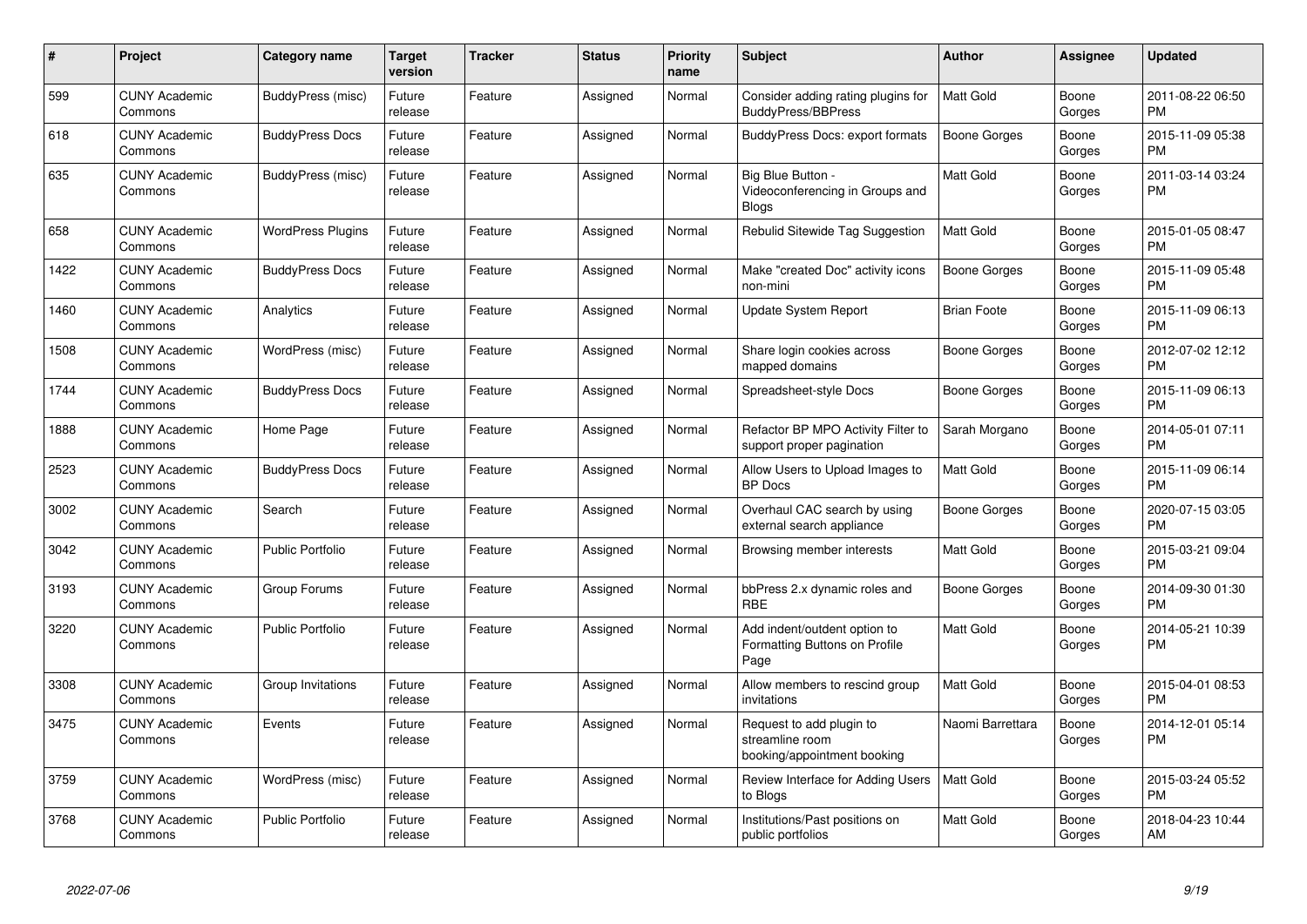| #     | <b>Project</b>                  | <b>Category name</b>       | <b>Target</b><br>version | <b>Tracker</b> | <b>Status</b> | <b>Priority</b><br>name | <b>Subject</b>                                                                             | <b>Author</b>       | Assignee        | <b>Updated</b>                |
|-------|---------------------------------|----------------------------|--------------------------|----------------|---------------|-------------------------|--------------------------------------------------------------------------------------------|---------------------|-----------------|-------------------------------|
| 4053  | <b>CUNY Academic</b><br>Commons | Events                     | Future<br>release        | Feature        | Assigned      | Normal                  | Create new tab for past events                                                             | Matt Gold           | Boone<br>Gorges | 2015-05-12 02:10<br><b>PM</b> |
| 4238  | <b>CUNY Academic</b><br>Commons | Events                     | Future<br>release        | Feature        | Assigned      | Normal                  | Copy Events to Other Groups?                                                               | Matt Gold           | Boone<br>Gorges | 2015-07-02 10:08<br>AM        |
| 4903  | <b>CUNY Academic</b><br>Commons | Events                     | Future<br>release        | Design/UX      | Assigned      | Normal                  | Improving visual appearance of<br>event calendars                                          | Matt Gold           | Boone<br>Gorges | 2016-10-13 11:51<br>AM        |
| 4980  | <b>CUNY Academic</b><br>Commons | Home Page                  | Future<br>release        | Feature        | Assigned      | Normal                  | CAC Featured Content -- Adding<br>Randomization                                            | <b>Matt Gold</b>    | Boone<br>Gorges | 2016-12-12 03:01<br><b>PM</b> |
| 5234  | <b>CUNY Academic</b><br>Commons | Membership                 | Future<br>release        | Feature        | Assigned      | Normal                  | Write Unconfirmed patch for WP                                                             | Boone Gorges        | Boone<br>Gorges | 2016-10-24 11:18<br>AM        |
| 5696  | <b>CUNY Academic</b><br>Commons | Events                     | Future<br>release        | Feature        | Assigned      | Normal                  | Events Calendar - display options<br>calendar aggregation                                  | Matt Gold           | Boone<br>Gorges | 2016-10-13 11:44<br>AM        |
| 8836  | <b>CUNY Academic</b><br>Commons | <b>Blogs (BuddyPress)</b>  | Future<br>release        | Feature        | Assigned      | Normal                  | Redesign site launch process                                                               | <b>Matt Gold</b>    | Boone<br>Gorges | 2019-10-03 02:49<br><b>PM</b> |
| 8900  | <b>CUNY Academic</b><br>Commons | Accessibility              | Future<br>release        | Feature        | Assigned      | Normal                  | Look into tools to enforce<br>accessibility in WP environment                              | Matt Gold           | Boone<br>Gorges | 2022-04-26 11:59<br>AM        |
| 8901  | <b>CUNY Academic</b><br>Commons | Accessibility              | Future<br>release        | Feature        | Assigned      | Normal                  | Theme analysis for accessibility                                                           | Matt Gold           | Boone<br>Gorges | 2022-04-26 11:59<br>AM        |
| 9895  | <b>CUNY Academic</b><br>Commons | Onboarding                 | Future<br>release        | Feature        | Assigned      | Normal                  | Add "Accept Invitation"<br>link/button/function to Group<br>and/or Site invitation emails? | Luke Waltzer        | Boone<br>Gorges | 2018-06-07 12:42<br><b>PM</b> |
| 9941  | <b>CUNY Academic</b><br>Commons | Wiki                       | Not tracked              | Support        | Assigned      | Normal                  | Wiki functionality                                                                         | Matt Gold           | Boone<br>Gorges | 2018-06-26 10:57<br>AM        |
| 10368 | <b>CUNY Academic</b><br>Commons |                            | Future<br>release        | Feature        | Assigned      | Normal                  | Use ORCID data to populate<br>academic profile page                                        | Stephen Francoeur   | Boone<br>Gorges | 2018-09-25 01:53<br><b>PM</b> |
| 15604 | <b>CUNY Academic</b><br>Commons | <b>Email Notifications</b> | Future<br>release        | Feature        | Assigned      | Normal                  | Restructure Commons Group<br><b>Digest Email Messages</b>                                  | Matt Gold           | Boone<br>Gorges | 2022-05-26 10:45<br>AM        |
| 58    | <b>CUNY Academic</b><br>Commons | BuddyPress (misc)          | Future<br>release        | Feature        | Assigned      | Low                     | Make member search sortable by<br>last name                                                | Roberta Brody       | Boone<br>Gorges | 2010-08-26 02:38<br><b>PM</b> |
| 519   | <b>CUNY Academic</b><br>Commons | <b>BuddyPress Docs</b>     | Future<br>release        | Feature        | Assigned      | Low                     | TOC for individual docs - for new<br>BP "wiki-like" plugin                                 | scott voth          | Boone<br>Gorges | 2015-11-09 05:54<br><b>PM</b> |
| 1165  | <b>CUNY Academic</b><br>Commons | <b>Email Invitations</b>   | Future<br>release        | Feature        | Assigned      | Low                     | Allow saved lists of invitees under<br>Send Invites                                        | <b>Boone Gorges</b> | Boone<br>Gorges | 2015-11-09 06:03<br><b>PM</b> |
| 1417  | <b>CUNY Academic</b><br>Commons | <b>BuddyPress Docs</b>     | Future<br>release        | Feature        | Assigned      | Low                     | <b>Bulk actions for BuddyPress Docs</b>                                                    | <b>Boone Gorges</b> | Boone<br>Gorges | 2016-10-17 10:41<br><b>PM</b> |
| 1562  | <b>CUNY Academic</b><br>Commons | <b>WordPress Plugins</b>   | Future<br>release        | Feature        | Assigned      | Low                     | Play with NYT Collaborative<br><b>Authoring Tool</b>                                       | Matt Gold           | Boone<br>Gorges | 2015-01-05 08:47<br><b>PM</b> |
| 2013  | <b>CUNY Academic</b><br>Commons | Public Portfolio           | Future<br>release        | Feature        | Assigned      | Low                     | Have Profile Privacy Options show<br>up only for filled-in fields                          | Matt Gold           | Boone<br>Gorges | 2015-11-09 06:09<br><b>PM</b> |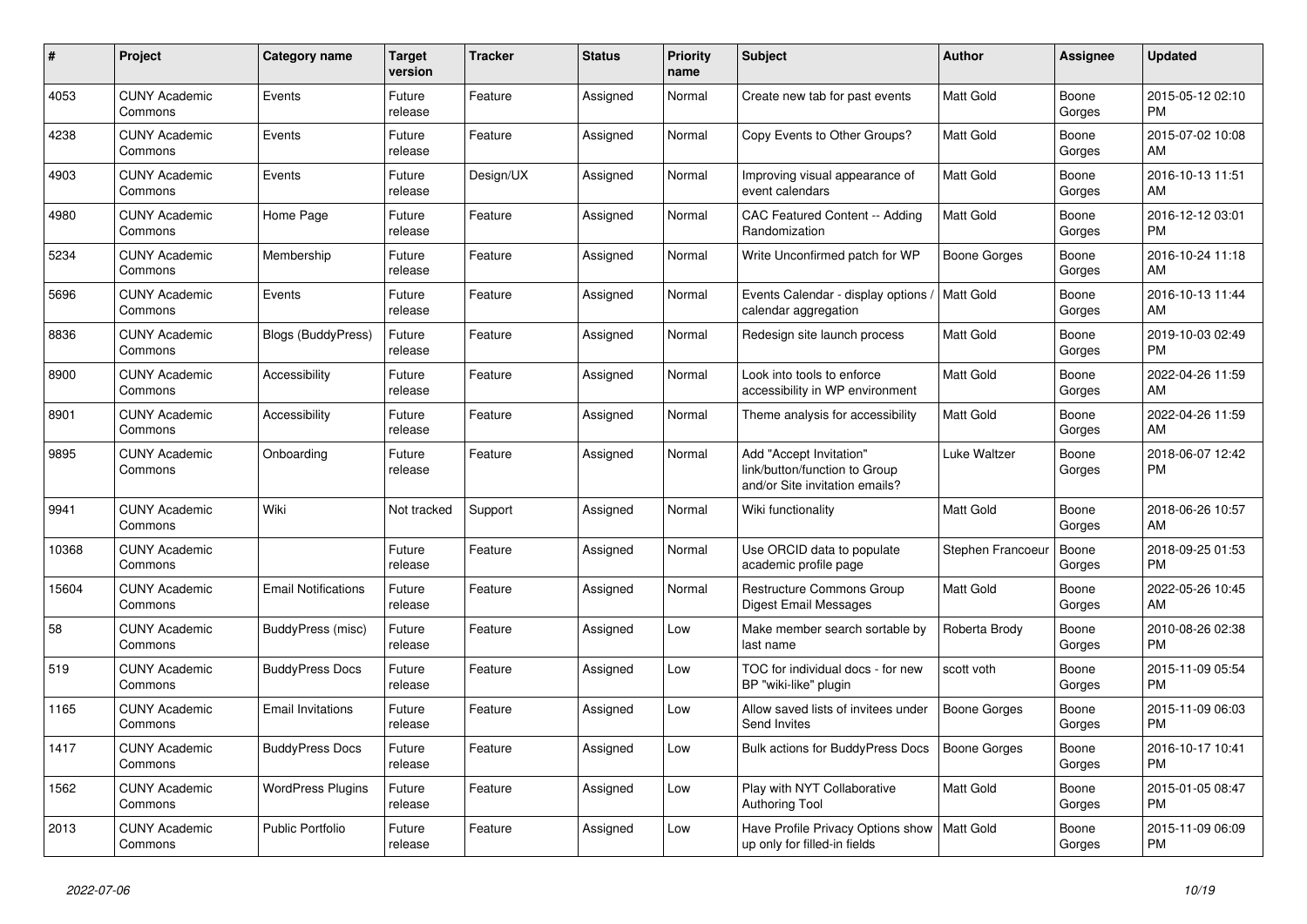| #    | Project                         | <b>Category name</b>     | <b>Target</b><br>version | <b>Tracker</b> | <b>Status</b> | <b>Priority</b><br>name | <b>Subject</b>                                                      | Author           | <b>Assignee</b>    | <b>Updated</b>                |
|------|---------------------------------|--------------------------|--------------------------|----------------|---------------|-------------------------|---------------------------------------------------------------------|------------------|--------------------|-------------------------------|
| 2223 | <b>CUNY Academic</b><br>Commons | <b>WordPress Plugins</b> | Future<br>release        | Feature        | Assigned      | Low                     | Add Participad to the CUNY<br><b>Academic Commons</b>               | <b>Matt Gold</b> | Boone<br>Gorges    | 2014-09-17 10:03<br><b>PM</b> |
| 2325 | <b>CUNY Academic</b><br>Commons | BuddyPress (misc)        | Future<br>release        | Feature        | Assigned      | Low                     | Profile should have separate fields<br>for first/last names         | local admin      | Boone<br>Gorges    | 2015-11-09 06:09<br><b>PM</b> |
| 2610 | <b>CUNY Academic</b><br>Commons | Group Invitations        | Future<br>release        | Feature        | Assigned      | Low                     | Request: Custom invitation<br>message to group invites              | local admin      | Boone<br>Gorges    | 2015-11-09 06:13<br><b>PM</b> |
| 3080 | <b>CUNY Academic</b><br>Commons | <b>Group Files</b>       | Future<br>release        | Feature        | Assigned      | Low                     | Create a system to keep track of<br>file changes                    | <b>Matt Gold</b> | Boone<br>Gorges    | 2014-02-26 10:04<br><b>PM</b> |
| 2618 | <b>NYCDH Community</b><br>Site  |                          |                          | Bug            | Assigned      | Low                     | Mark blogs as spam when created<br>by users marked as spam          | l Matt Gold      | Boone<br>Gorges    | 2013-06-09 11:38<br><b>PM</b> |
| 365  | <b>CUNY Academic</b><br>Commons | WordPress (misc)         | Future<br>release        | Feature        | Assigned      | Normal                  | <b>Create Mouseover Tooltips</b><br>throughout Site                 | <b>Matt Gold</b> | Chris Stein        | 2015-11-09 06:18<br><b>PM</b> |
| 860  | <b>CUNY Academic</b><br>Commons | Design                   | Future<br>release        | Design/UX      | Assigned      | Normal                  | <b>Standardize Button Treatment</b><br><b>Across the Commons</b>    | Chris Stein      | Chris Stein        | 2014-05-01 09:45<br>AM        |
| 2754 | <b>CUNY Academic</b><br>Commons | Design                   | Future<br>release        | Feature        | Assigned      | Normal                  | Determine strategy for CAC logo<br>handling in top header           | Micki Kaufman    | Chris Stein        | 2015-01-05 08:53<br><b>PM</b> |
| 2832 | <b>CUNY Academic</b><br>Commons | <b>Public Portfolio</b>  | Future<br>release        | Feature        | Assigned      | Normal                  | Improve interface for (not)<br>auto-linking profile fields          | Boone Gorges     | <b>Chris Stein</b> | 2015-01-05 08:52<br><b>PM</b> |
| 2881 | <b>CUNY Academic</b><br>Commons | <b>Public Portfolio</b>  | Future<br>release        | Feature        | Assigned      | Normal                  | Redesign the UX for Profiles                                        | Chris Stein      | Chris Stein        | 2016-10-13 12:45<br><b>PM</b> |
| 3330 | <b>CUNY Academic</b><br>Commons | My Commons               | Future<br>release        | Feature        | Assigned      | Normal                  | 'Commons Information" tool                                          | Boone Gorges     | Chris Stein        | 2014-09-22 08:46<br><b>PM</b> |
| 3770 | <b>CUNY Academic</b><br>Commons | <b>Public Portfolio</b>  | Future<br>release        | Feature        | Assigned      | Normal                  | Improve Layout/Formatting of<br>Positions Area on Public Portfolios | <b>Matt Gold</b> | Chris Stein        | 2015-04-01 09:17<br><b>PM</b> |
| 5827 | <b>CUNY Academic</b><br>Commons | <b>Public Portfolio</b>  | Future<br>release        | Bug            | Assigned      | Normal                  | Academic Interests square bracket   scott voth<br>links not working |                  | <b>Chris Stein</b> | 2016-08-11 11:59<br><b>PM</b> |
| 9028 | <b>CUNY Academic</b><br>Commons | Onboarding               | Future<br>release        | Feature        | Assigned      | Normal                  | suggest groups to new members<br>during the registration process    | <b>Matt Gold</b> | Chris Stein        | 2018-10-24 12:34<br><b>PM</b> |
| 3354 | <b>CUNY Academic</b><br>Commons | <b>Group Files</b>       | Future<br>release        | Feature        | Assigned      | Low                     | Allow Group Download of Multiple<br><b>Selected Files</b>           | <b>Matt Gold</b> | Chris Stein        | 2014-08-01 08:50<br>AM        |
| 8078 | <b>CUNY Academic</b><br>Commons | <b>WordPress Plugins</b> | Future<br>release        | System Upgrade | Assigned      | Normal                  | <b>CommentPress Updates</b>                                         | Margaret Galvan  | Christian<br>Wach  | 2017-05-08 03:49<br><b>PM</b> |
| 4438 | <b>CUNY Academic</b><br>Commons | Events                   | Future<br>release        | Bug            | Assigned      | Normal                  | Events Calendar - Export<br><b>Recurring Events</b>                 | scott voth       | Daniel Jones       | 2016-05-23 04:25<br><b>PM</b> |
| 5268 | <b>CUNY Academic</b><br>Commons | Group Forums             | Future<br>release        | Bug            | Assigned      | Normal                  | Long-time to post to multiple<br>groups                             | Luke Waltzer     | Daniel Jones       | 2016-09-07 06:31<br><b>PM</b> |
| 412  | <b>CUNY Academic</b><br>Commons | <b>WordPress Themes</b>  | Future<br>release        | Feature        | Assigned      | Normal                  | <b>Featured Themes</b>                                              | <b>Matt Gold</b> | Dominic<br>Giglio  | 2015-01-05 08:44<br><b>PM</b> |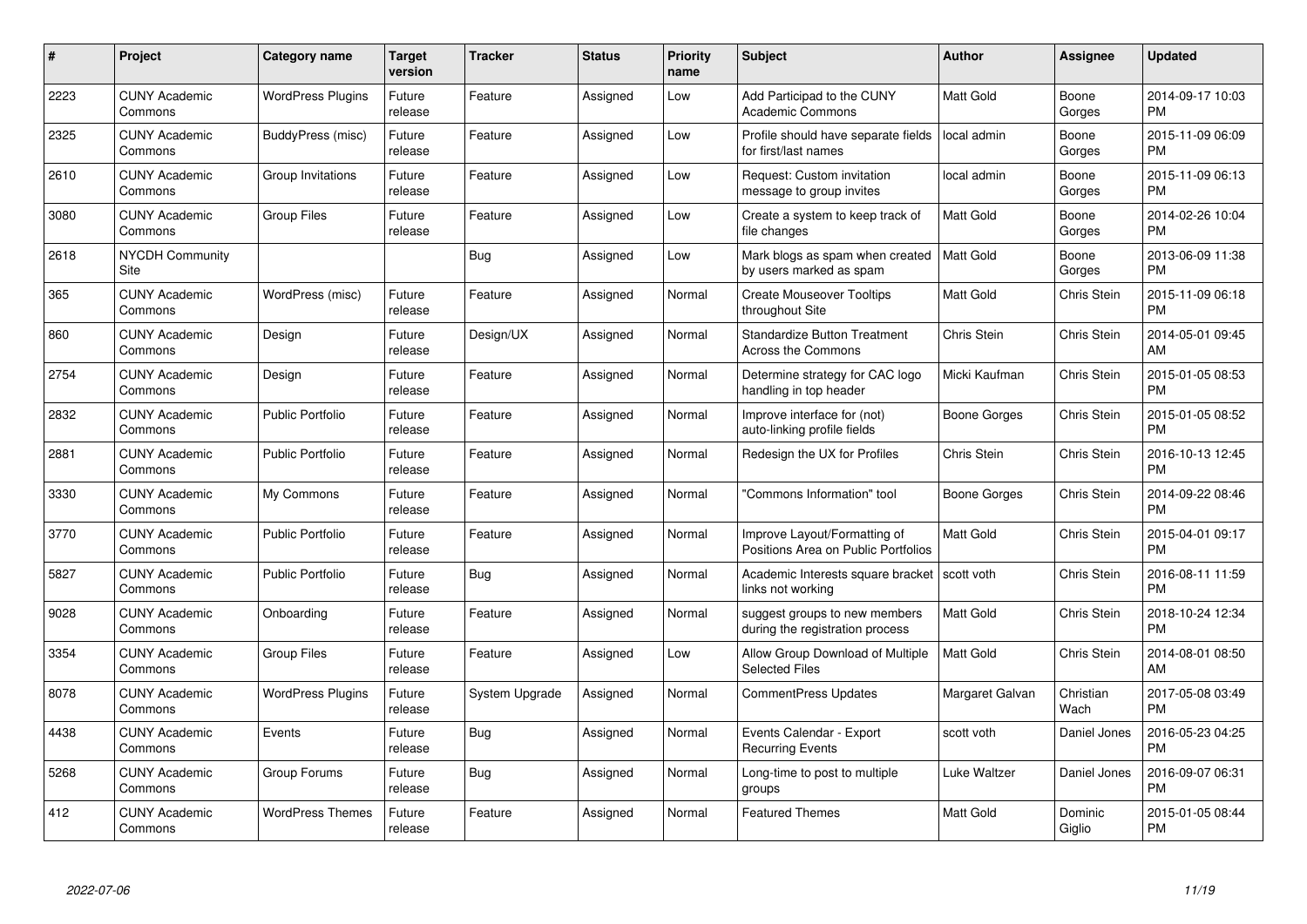| $\#$  | Project                         | <b>Category name</b>      | <b>Target</b><br>version | <b>Tracker</b> | <b>Status</b> | <b>Priority</b><br>name | <b>Subject</b>                                                                        | <b>Author</b>    | Assignee            | <b>Updated</b>                |
|-------|---------------------------------|---------------------------|--------------------------|----------------|---------------|-------------------------|---------------------------------------------------------------------------------------|------------------|---------------------|-------------------------------|
| 2167  | <b>CUNY Academic</b><br>Commons | WordPress (misc)          | Future<br>release        | Bug            | Assigned      | Normal                  | <b>CAC-Livestream Plugin Issues</b>                                                   | Michael Smith    | Dominic<br>Giglio   | 2015-01-02 03:06<br><b>PM</b> |
| 940   | <b>CUNY Academic</b><br>Commons | Redmine                   | Future<br>release        | Feature        | Assigned      | Low                     | Communication with users after<br>releases                                            | Matt Gold        | Dominic<br>Giglio   | 2012-09-09 04:36<br><b>PM</b> |
| 1983  | <b>CUNY Academic</b><br>Commons | Home Page                 | Future<br>release        | Feature        | Assigned      | Low                     | Media Library integration with<br>Featured Content plugin                             | Boone Gorges     | Dominic<br>Giglio   | 2014-03-17 10:34<br>AM        |
| 9835  | <b>CUNY Academic</b><br>Commons | Group Forums              | Future<br>release        | <b>Bug</b>     | Assigned      | Normal                  | add a "like" function?                                                                | Marilyn Weber    | <b>Erik Trainer</b> | 2018-06-05 01:49<br><b>PM</b> |
| 8666  | <b>CUNY Academic</b><br>Commons | Teaching                  | Not tracked              | Documentation  | Assigned      | Normal                  | Create Teaching on the Commons<br>Resource Page                                       | l Matt Gold      | Laurie Hurson       | 2019-09-23 03:16<br><b>PM</b> |
| 11517 | <b>CUNY Academic</b><br>Commons |                           | Not tracked              | Feature        | Assigned      | Normal                  | wp-accessibility plugin should not<br>strip 'target=" blank" by default               | Boone Gorges     | Laurie Hurson       | 2019-09-24 09:57<br>AM        |
| 2666  | <b>CUNY Academic</b><br>Commons | About page                | Not tracked              | Documentation  | Assigned      | Normal                  | <b>Update About Text</b>                                                              | Chris Stein      | Luke Waltzer        | 2016-03-04 11:19<br>AM        |
| 5955  | <b>CUNY Academic</b><br>Commons | Outreach                  | Future<br>release        | Feature        | Assigned      | Normal                  | Create auto-newsletter for<br>commons members                                         | <b>Matt Gold</b> | Luke Waltzer        | 2016-08-30 10:34<br>AM        |
| 6298  | <b>CUNY Academic</b><br>Commons | User Experience           | Not tracked              | Design/UX      | Assigned      | Normal                  | Examine data from survey                                                              | Matt Gold        | Margaret<br>Galvan  | 2016-10-14 12:16<br><b>PM</b> |
| 7828  | <b>CUNY Academic</b><br>Commons |                           | Not tracked              | Feature        | Assigned      | Normal                  | Theme Assessment 2017                                                                 | Margaret Galvan  | Margaret<br>Galvan  | 2017-05-02 10:41<br><b>PM</b> |
| 8837  | <b>CUNY Academic</b><br>Commons |                           | Not tracked              | Feature        | Assigned      | Normal                  | Create a form to request info from<br>people requesting premium<br>themes and plugins | <b>Matt Gold</b> | Marilyn<br>Weber    | 2017-11-14 03:35<br><b>PM</b> |
| 370   | <b>CUNY Academic</b><br>Commons | Registration              | Future<br>release        | Feature        | Assigned      | High                    | <b>Guest Accounts</b>                                                                 | <b>Matt Gold</b> | Matt Gold           | 2015-04-09 09:33<br><b>PM</b> |
| 2175  | <b>CUNY Academic</b><br>Commons | WordPress (misc)          | Not tracked              | Support        | Assigned      | Normal                  | Subscibe 2 vs. Jetpack<br>subscription options                                        | local admin      | Matt Gold           | 2016-01-26 04:58<br><b>PM</b> |
| 8898  | <b>CUNY Academic</b><br>Commons | Social Paper              | Not tracked              | Feature        | Assigned      | Normal                  | Usage data on docs and social<br>paper                                                | <b>Matt Gold</b> | Matt Gold           | 2017-11-16 11:32<br>AM        |
| 9015  | <b>CUNY Academic</b><br>Commons | Groups (misc)             | Not tracked              | Outreach       | Assigned      | Normal                  | Email group admins the email<br>addresses of their groups                             | Matt Gold        | Matt Gold           | 2018-01-02 09:54<br>AM        |
| 8902  | <b>CUNY Academic</b><br>Commons | Design                    | Not tracked              | Feature        | Assigned      | Normal                  | Report back on research on<br><b>BuddyPress themes</b>                                | Matt Gold        | Michael Smith       | 2017-11-10 12:31<br><b>PM</b> |
| 6392  | <b>CUNY Academic</b><br>Commons | Group Forums              | Future<br>release        | Design/UX      | Assigned      | Low                     | Composition/Preview Panes in<br>Forum Posts                                           | Luke Waltzer     | Paige Dupont        | 2016-10-21 04:26<br><b>PM</b> |
| 5691  | <b>CUNY Academic</b><br>Commons | <b>Blogs (BuddyPress)</b> | Future<br>release        | Bug            | Assigned      | High                    | Differing numbers on Sites display                                                    | Matt Gold        | Raymond<br>Hoh      | 2016-06-13 01:37<br><b>PM</b> |
| 3192  | <b>CUNY Academic</b><br>Commons | Group Forums              | Future<br>release        | Feature        | Assigned      | Normal                  | Customizable forum views for<br>bbPress 2.x group forums                              | Boone Gorges     | Raymond<br>Hoh      | 2015-11-09 12:47<br><b>PM</b> |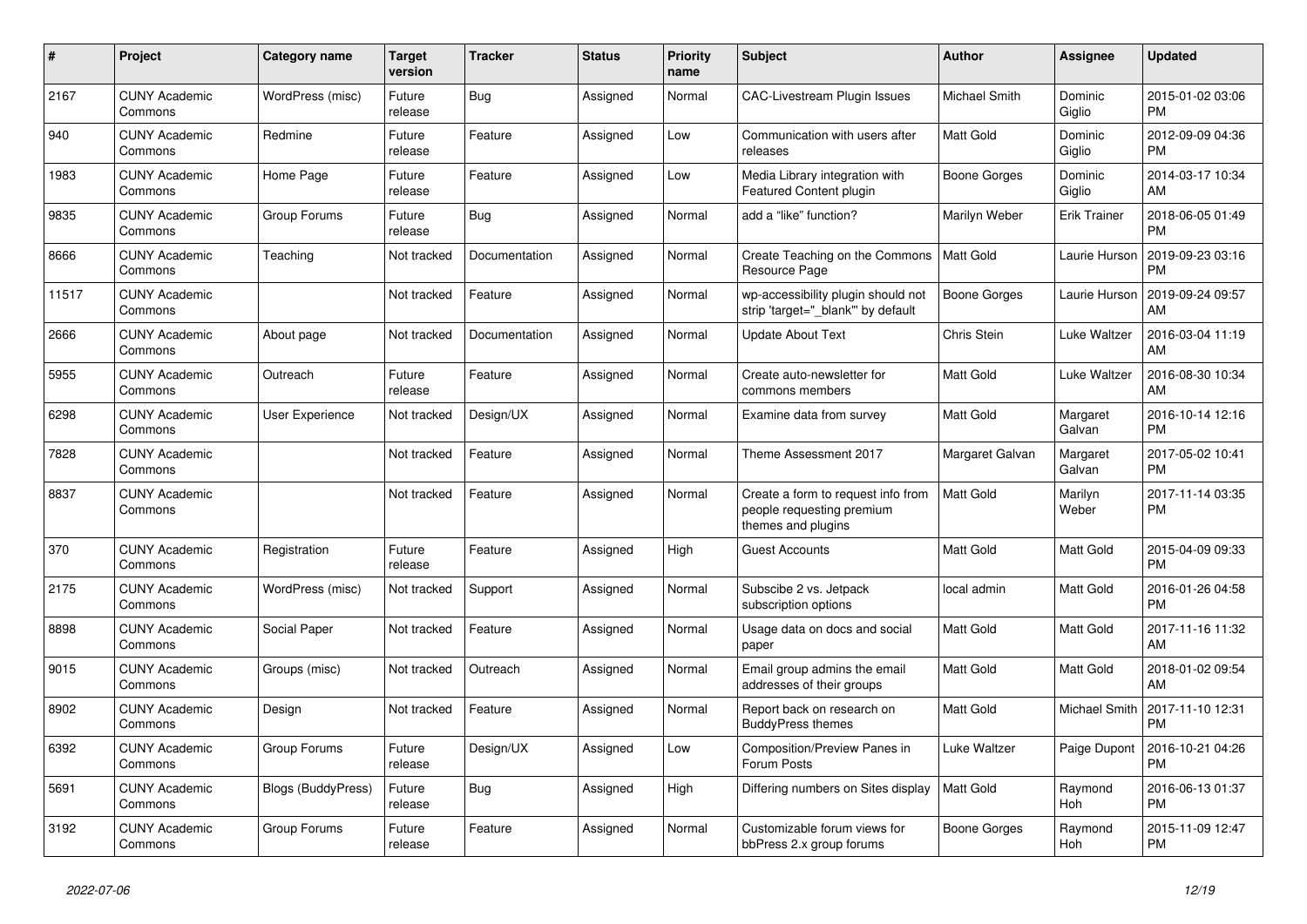| #     | Project                         | <b>Category name</b>       | <b>Target</b><br>version | <b>Tracker</b> | <b>Status</b> | Priority<br>name | Subject                                                                       | Author                  | <b>Assignee</b>     | <b>Updated</b>                |
|-------|---------------------------------|----------------------------|--------------------------|----------------|---------------|------------------|-------------------------------------------------------------------------------|-------------------------|---------------------|-------------------------------|
| 3492  | <b>CUNY Academic</b><br>Commons | <b>WordPress Themes</b>    | Future<br>release        | Support        | Assigned      | Normal           | Add CBOX theme to the<br>Commons                                              | scott voth              | Raymond<br>Hoh      | 2014-10-08 05:55<br>PM        |
| 3517  | <b>CUNY Academic</b><br>Commons | My Commons                 | Future<br>release        | Feature        | Assigned      | Normal           | Mute/Unmute My Commons<br>updates                                             | Matt Gold               | Raymond<br>Hoh      | 2015-11-09 01:19<br><b>PM</b> |
| 3536  | <b>CUNY Academic</b><br>Commons | My Commons                 | Future<br>release        | Feature        | Assigned      | Normal           | Infinite Scroll on My Commons<br>page                                         | Matt Gold               | Raymond<br>Hoh      | 2015-04-13 04:42<br><b>PM</b> |
| 3577  | <b>CUNY Academic</b><br>Commons | My Commons                 | Future<br>release        | Design/UX      | Assigned      | Normal           | Replies to items in My Commons                                                | <b>Matt Gold</b>        | Raymond<br>Hoh      | 2015-04-09 05:19<br><b>PM</b> |
| 3662  | <b>CUNY Academic</b><br>Commons | <b>SEO</b>                 | Future<br>release        | Feature        | Assigned      | Normal           | Duplicate Content/SEO/Google<br>issues                                        | <b>Matt Gold</b>        | Raymond<br>Hoh      | 2015-04-13 04:37<br><b>PM</b> |
| 4388  | <b>CUNY Academic</b><br>Commons | WordPress (misc)           | Future<br>release        | Bug            | Assigned      | Normal           | Repeated request for<br>authentication.                                       | Alice.Lynn<br>McMichael | Raymond<br>Hoh      | 2015-08-11 07:35<br><b>PM</b> |
| 6671  | <b>CUNY Academic</b><br>Commons | Reply By Email             | Not tracked              | <b>Bug</b>     | Assigned      | Normal           | "Post too often" RBE error<br>message                                         | <b>Matt Gold</b>        | Raymond<br>Hoh      | 2016-11-11 09:55<br>AM        |
| 6995  | <b>CUNY Academic</b><br>Commons | Home Page                  | Not tracked              | <b>Bug</b>     | Assigned      | Normal           | member filter on homepage not<br>working                                      | <b>Matt Gold</b>        | Raymond<br>Hoh      | 2016-12-11 09:46<br><b>PM</b> |
| 8976  | <b>CUNY Academic</b><br>Commons | Reply By Email             | Not tracked              | Feature        | Assigned      | Normal           | Package RBE new topics posting?                                               | <b>Matt Gold</b>        | Raymond<br>Hoh      | 2017-12-04 02:34<br><b>PM</b> |
| 10659 | <b>CUNY Academic</b><br>Commons | Group Forums               | Future<br>release        | Feature        | Assigned      | Normal           | Post to multiple groups via email                                             | <b>Matt Gold</b>        | Raymond<br>Hoh      | 2018-11-15 12:54<br>AM        |
| 13946 | <b>CUNY Academic</b><br>Commons | <b>WordPress Plugins</b>   | 2.1.0                    | Support        | Assigned      | Normal           | Custom Embed handler For<br>OneDrive files                                    | scott voth              | Raymond<br>Hoh      | 2022-05-26 10:46<br>AM        |
| 2571  | <b>NYCDH Community</b><br>Site  |                            |                          | Feature        | Assigned      | Normal           | Add Google custom search box to<br>homepage                                   | <b>Mark Newton</b>      | Raymond<br>Hoh      | 2013-05-18 07:49<br><b>PM</b> |
| 2574  | NYCDH Community<br>Site         |                            |                          | Feature        | Assigned      | Normal           | Add Way to Upload Files to<br>Groups                                          | <b>Mark Newton</b>      | Raymond<br>Hoh      | 2013-05-18 07:46<br><b>PM</b> |
| 8992  | <b>NYCDH Community</b><br>Site  |                            |                          | Bug            | Assigned      | Normal           | Multiple RBE error reports                                                    | <b>Matt Gold</b>        | Raymond<br>Hoh      | 2017-12-11 05:43<br><b>PM</b> |
| 333   | <b>CUNY Academic</b><br>Commons | <b>Email Notifications</b> | Future<br>release        | Feature        | Assigned      | Low              | Delay Forum Notification Email<br>Delivery Until After Editing Period<br>Ends | <b>Matt Gold</b>        | Raymond<br>Hoh      | 2015-11-09 06:01<br><b>PM</b> |
| 1192  | <b>CUNY Academic</b><br>Commons | <b>Group Files</b>         | Future<br>release        | Feature        | Assigned      | Low              | When posting group files, allow<br>users to add a category without<br>saving  | <b>Matt Gold</b>        | Raymond<br>Hoh      | 2015-11-09 05:53<br><b>PM</b> |
| 5016  | <b>CUNY Academic</b><br>Commons | Events                     | Future<br>release        | Feature        | Assigned      | Low              | Allow comments to be posted on<br>events                                      | Matt Gold               | Raymond<br>Hoh      | 2019-03-01 02:23<br>PM        |
| 497   | <b>CUNY Academic</b><br>Commons | <b>WordPress Plugins</b>   | Future<br>release        | Feature        | Assigned      | Normal           | Drag and Drop Ordering on<br>Gallery Post Plugin                              | <b>Matt Gold</b>        | Ron Rennick         | 2015-11-09 06:18<br><b>PM</b> |
| 481   | <b>CUNY Academic</b><br>Commons | Groups (misc)              | Future<br>release        | Feature        | Assigned      | Normal           | ability to archive inactive groups<br>and blogs                               | Michael Mandiberg       | Samantha<br>Raddatz | 2015-11-09 05:56<br><b>PM</b> |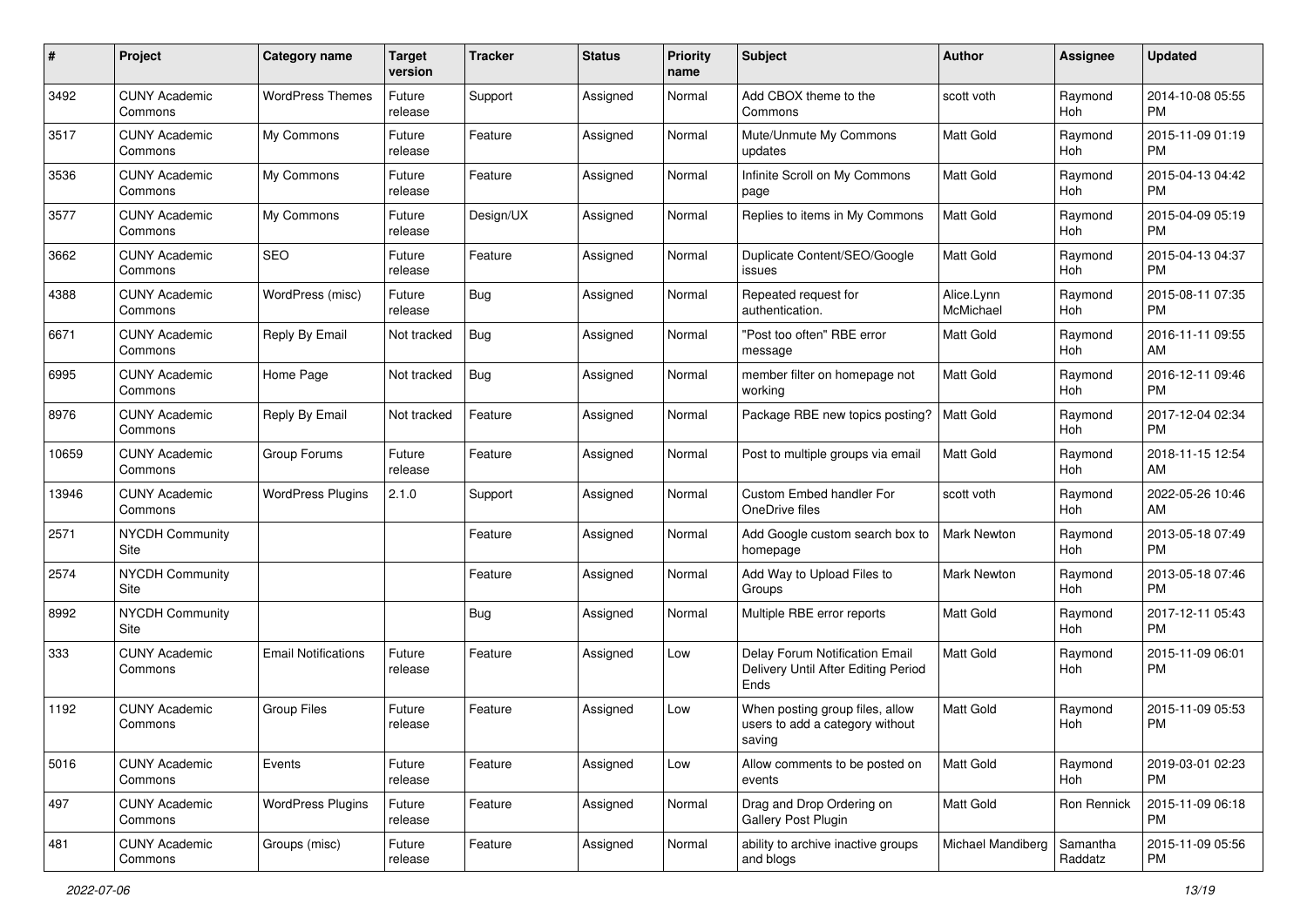| #    | Project                         | <b>Category name</b>    | <b>Target</b><br>version | <b>Tracker</b> | <b>Status</b> | <b>Priority</b><br>name | <b>Subject</b>                                                                            | <b>Author</b>        | Assignee            | <b>Updated</b>                |
|------|---------------------------------|-------------------------|--------------------------|----------------|---------------|-------------------------|-------------------------------------------------------------------------------------------|----------------------|---------------------|-------------------------------|
| 653  | <b>CUNY Academic</b><br>Commons | Group Blogs             | Future<br>release        | Feature        | Assigned      | Normal                  | Redesign Integration of Groups<br>and Blogs                                               | <b>Matt Gold</b>     | Samantha<br>Raddatz | 2015-11-09 05:40<br><b>PM</b> |
| 1105 | <b>CUNY Academic</b><br>Commons | WordPress (misc)        | Future<br>release        | Feature        | Assigned      | Normal                  | Rephrase Blog Privacy Options                                                             | <b>Matt Gold</b>     | Samantha<br>Raddatz | 2015-11-09 06:19<br><b>PM</b> |
| 3458 | <b>CUNY Academic</b><br>Commons | Groups (misc)           | Future<br>release        | Feature        | Assigned      | Normal                  | Filter Members of Group by<br>Campus                                                      | <b>Michael Smith</b> | Samantha<br>Raddatz | 2014-09-26 08:32<br><b>PM</b> |
| 3473 | <b>CUNY Academic</b><br>Commons | <b>User Experience</b>  | Future<br>release        | Feature        | Assigned      | Normal                  | Commons profile: Add help info<br>about "Positions" replacing "title"                     | Keith Miyake         | Samantha<br>Raddatz | 2015-11-09 02:28<br><b>PM</b> |
| 4027 | <b>CUNY Academic</b><br>Commons | Commons In A Box        | Not tracked              | Design/UX      | Assigned      | Normal                  | Usability review of CBOX update<br>procedures                                             | <b>Matt Gold</b>     | Samantha<br>Raddatz | 2015-05-11 06:36<br><b>PM</b> |
| 4221 | <b>CUNY Academic</b><br>Commons | Group Forums            | Future<br>release        | Design/UX      | Assigned      | Normal                  | Add 'Number of Posts' display<br>option to Forum page                                     | Samantha Raddatz     | Samantha<br>Raddatz | 2015-06-26 02:21<br><b>PM</b> |
| 4235 | <b>CUNY Academic</b><br>Commons |                         | Not tracked              | Design/UX      | Assigned      | Normal                  | Explore user experience around<br>comments on forum topics vs docs                        | <b>Matt Gold</b>     | Samantha<br>Raddatz | 2015-07-21 10:23<br>AM        |
| 4404 | <b>CUNY Academic</b><br>Commons | <b>Public Portfolio</b> | Future<br>release        | Design/UX      | Assigned      | Normal                  | Change color of permissions info<br>on portfolio editing interface                        | <b>Matt Gold</b>     | Samantha<br>Raddatz | 2015-08-11 05:28<br><b>PM</b> |
| 4661 | <b>CUNY Academic</b><br>Commons | User Experience         | Future<br>release        | Bug            | Assigned      | Normal                  | Simplify Events text                                                                      | Matt Gold            | Samantha<br>Raddatz | 2015-10-02 09:06<br><b>PM</b> |
| 4986 | <b>CUNY Academic</b><br>Commons | ZenDesk                 | Not tracked              | Support        | Assigned      | Normal                  | Prepare documentation for<br>Zendesk re web widget                                        | Matt Gold            | Samantha<br>Raddatz | 2016-02-25 03:09<br><b>PM</b> |
| 5225 | <b>CUNY Academic</b><br>Commons | Registration            | Future<br>release        | Feature        | Assigned      | Normal                  | On-boarding Issues                                                                        | <b>Luke Waltzer</b>  | Samantha<br>Raddatz | 2016-02-12 02:58<br><b>PM</b> |
| 310  | <b>CUNY Academic</b><br>Commons | BuddyPress (misc)       | Future<br>release        | Feature        | Assigned      | Low                     | <b>Friend Request Email</b>                                                               | <b>Matt Gold</b>     | Samantha<br>Raddatz | 2015-11-09 05:08<br><b>PM</b> |
| 2612 | <b>CUNY Academic</b><br>Commons |                         | Not tracked              | Publicity      | Assigned      | Normal                  | Pinterest site for the Commons                                                            | local admin          | Sarah<br>Morgano    | 2016-03-04 11:19<br>AM        |
| 3510 | <b>CUNY Academic</b><br>Commons | Publicity               | 1.7                      | Publicity      | Assigned      | Normal                  | Post on the News Blog re: 'My<br>Commons'                                                 | Micki Kaufman        | Sarah<br>Morgano    | 2014-10-15 11:18<br>AM        |
| 3511 | <b>CUNY Academic</b><br>Commons | Publicity               | 1.7                      | Publicity      | Assigned      | Normal                  | Social media for 1.7                                                                      | Micki Kaufman        | Sarah<br>Morgano    | 2014-10-14 03:32<br><b>PM</b> |
| 636  | <b>CUNY Academic</b><br>Commons | WordPress (misc)        | Not tracked              | Support        | Assigned      | Normal                  | Create Lynda.com-like Table of<br><b>Contents for Prospective Tutorial</b><br>Screencasts | Matt Gold            | scott voth          | 2016-02-23 03:12<br><b>PM</b> |
| 3524 | <b>CUNY Academic</b><br>Commons | Documentation           | Not tracked              | Documentation  | Assigned      | Normal                  | Post describing all you can do<br>when starting up a new blog/group                       | <b>Matt Gold</b>     | scott voth          | 2014-10-04 12:56<br><b>PM</b> |
| 6115 | <b>CUNY Academic</b><br>Commons | Publicity               | Not tracked              | Feature        | Assigned      | Normal                  | create digital signage for GC                                                             | <b>Matt Gold</b>     | scott voth          | 2016-10-11 10:09<br><b>PM</b> |
| 4070 | <b>CUNY Academic</b><br>Commons | Analytics               | Not tracked              | Support        | Assigned      | Normal                  | Request for JITP site analytics                                                           | <b>Matt Gold</b>     | Seth Persons        | 2016-02-23 03:09<br><b>PM</b> |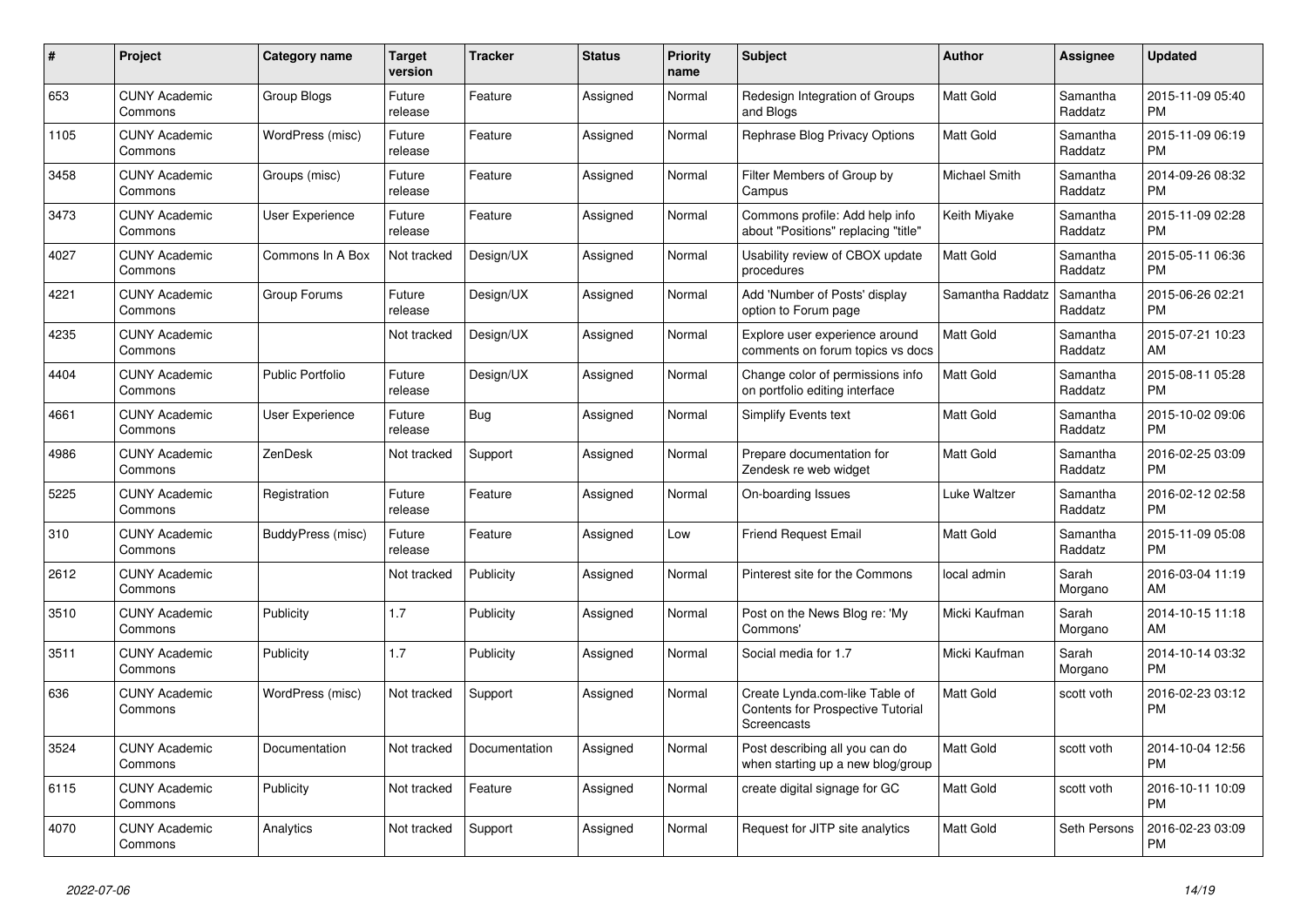| $\pmb{\#}$ | <b>Project</b>                  | <b>Category name</b>     | <b>Target</b><br>version | <b>Tracker</b> | <b>Status</b>        | <b>Priority</b><br>name | <b>Subject</b>                                                     | <b>Author</b>      | Assignee            | <b>Updated</b>                |
|------------|---------------------------------|--------------------------|--------------------------|----------------|----------------------|-------------------------|--------------------------------------------------------------------|--------------------|---------------------|-------------------------------|
| 5316       | <b>CUNY Academic</b><br>Commons | User Experience          | Future<br>release        | Feature        | Assigned             | Normal                  | Prompt user email address<br>updates                               | Matt Gold          | Stephen Real        | 2016-12-21 03:30<br><b>PM</b> |
| 3090       | <b>CUNY Academic</b><br>Commons | Twitter page             | Future<br>release        | Feature        | Assigned             | Normal                  | Prevent Retweets from showing<br>up on Commons twitter page        | Matt Gold          | <b>Tahir Butt</b>   | 2016-10-24 11:31<br>AM        |
| 6426       | <b>CUNY Academic</b><br>Commons | Spam/Spam<br>Prevention  | Future<br>release        | Feature        | Assigned             | Normal                  | Force captcha on all comments?                                     | <b>Matt Gold</b>   | Tahir Butt          | 2016-10-24 02:06<br><b>PM</b> |
| 1423       | <b>CUNY Academic</b><br>Commons | BuddyPress (misc)        | Future<br>release        | Feature        | Assigned             | Low                     | Show an avatar for pingback<br>comment activity items              | Boone Gorges       | Tahir Butt          | 2016-10-24 12:03<br><b>PM</b> |
| 5581       | <b>CUNY Academic</b><br>Commons | Analytics                | Future<br>release        | Feature        | Assigned             | Normal                  | <b>Explore alternatives to Google</b><br>Analytics                 | Matt Gold          | Valerie<br>Townsend | 2020-04-17 03:12<br><b>PM</b> |
| 11848      | <b>CUNY Academic</b><br>Commons |                          | Not tracked              | Support        | Hold                 | Normal                  | a Dean of Faculty wants to share a   Marilyn Weber<br>large file   |                    |                     | 2019-09-24 08:44<br>AM        |
| 13912      | <b>CUNY Academic</b><br>Commons |                          | Not tracked              | Feature        | Hold                 | Low                     | posting "missed schedule"                                          | Marilyn Weber      |                     | 2021-02-23 10:46<br>AM        |
| 2576       | <b>NYCDH Community</b><br>Site  |                          |                          | <b>Bug</b>     | Hold                 | Low                     | Test Next Button in Javascript<br><b>Tutorial Under Activities</b> | <b>Mark Newton</b> | Alex Gil            | 2013-05-18 02:55<br><b>PM</b> |
| 8756       | <b>CUNY Academic</b><br>Commons | Group Blogs              | Future<br>release        | Feature        | Hold                 | Normal                  | Connect multiple blogs to one<br>group?                            | Matt Gold          | Boone<br>Gorges     | 2017-09-30 10:42<br>AM        |
| 14113      | <b>CUNY Academic</b><br>Commons | WordPress (misc)         | Future<br>release        | Bug            | Hold                 | Normal                  | Block Editor Not Working on this<br>page - Json error              | scott voth         | Boone<br>Gorges     | 2021-03-05 11:01<br>AM        |
| 16092      | <b>CUNY Academic</b><br>Commons |                          | Future<br>release        | Feature        | Hold                 | Normal                  | Don't show main site in Site<br>search results                     | Boone Gorges       | Boone<br>Gorges     | 2022-05-17 03:12<br><b>PM</b> |
| 3369       | <b>CUNY Academic</b><br>Commons | Reply By Email           | Not tracked              | Outreach       | Hold                 | Normal                  | Release reply by email to WP<br>plugin directory                   | Matt Gold          | Raymond<br>Hoh      | 2016-03-01 12:46<br><b>PM</b> |
| 3939       | <b>CUNY Academic</b><br>Commons | <b>WordPress Plugins</b> | Future<br>release        | Bug            | Hold                 | Normal                  | Activity stream support for<br>Co-Authors Plus plugin              | Raymond Hoh        | Raymond<br>Hoh      | 2015-11-09 06:13<br><b>PM</b> |
| 8991       | <b>CUNY Academic</b><br>Commons | Reply By Email           | Not tracked              | <b>Bug</b>     | Hold                 | Normal                  | RBE duplicate email message<br>issue                               | Matt Gold          | Raymond<br>Hoh      | 2018-02-18 08:53<br><b>PM</b> |
| 9060       | <b>CUNY Academic</b><br>Commons | Commons In A Box         | Not tracked              | <b>Bug</b>     | Hold                 | Normal                  | Problems with CBox image library<br>upload                         | Lisa Rhody         | Raymond<br>Hoh      | 2018-01-10 03:26<br><b>PM</b> |
| 10273      | <b>CUNY Academic</b><br>Commons | Registration             | Not tracked              | Support        | Reporter<br>Feedback | Normal                  | users combining CF and campus<br>address                           | Marilyn Weber      |                     | 2019-09-18 10:58<br>AM        |
| 10657      | <b>CUNY Academic</b><br>Commons |                          | Not tracked              | Support        | Reporter<br>Feedback | Normal                  | child theme problems                                               | Marilyn Weber      |                     | 2018-11-08 01:19<br><b>PM</b> |
| 10769      | <b>CUNY Academic</b><br>Commons | <b>WordPress Themes</b>  | Not tracked              | <b>Bug</b>     | Reporter<br>Feedback | Normal                  | 2011 Theme Sidebar                                                 | Mark Webb          |                     | 2018-12-04 04:09<br><b>PM</b> |
| 10982      | <b>CUNY Academic</b><br>Commons | Domain Mapping           | Not tracked              | Support        | Reporter<br>Feedback | Normal                  | <b>CNAME</b> question                                              | scott voth         |                     | 2019-01-22 04:29<br><b>PM</b> |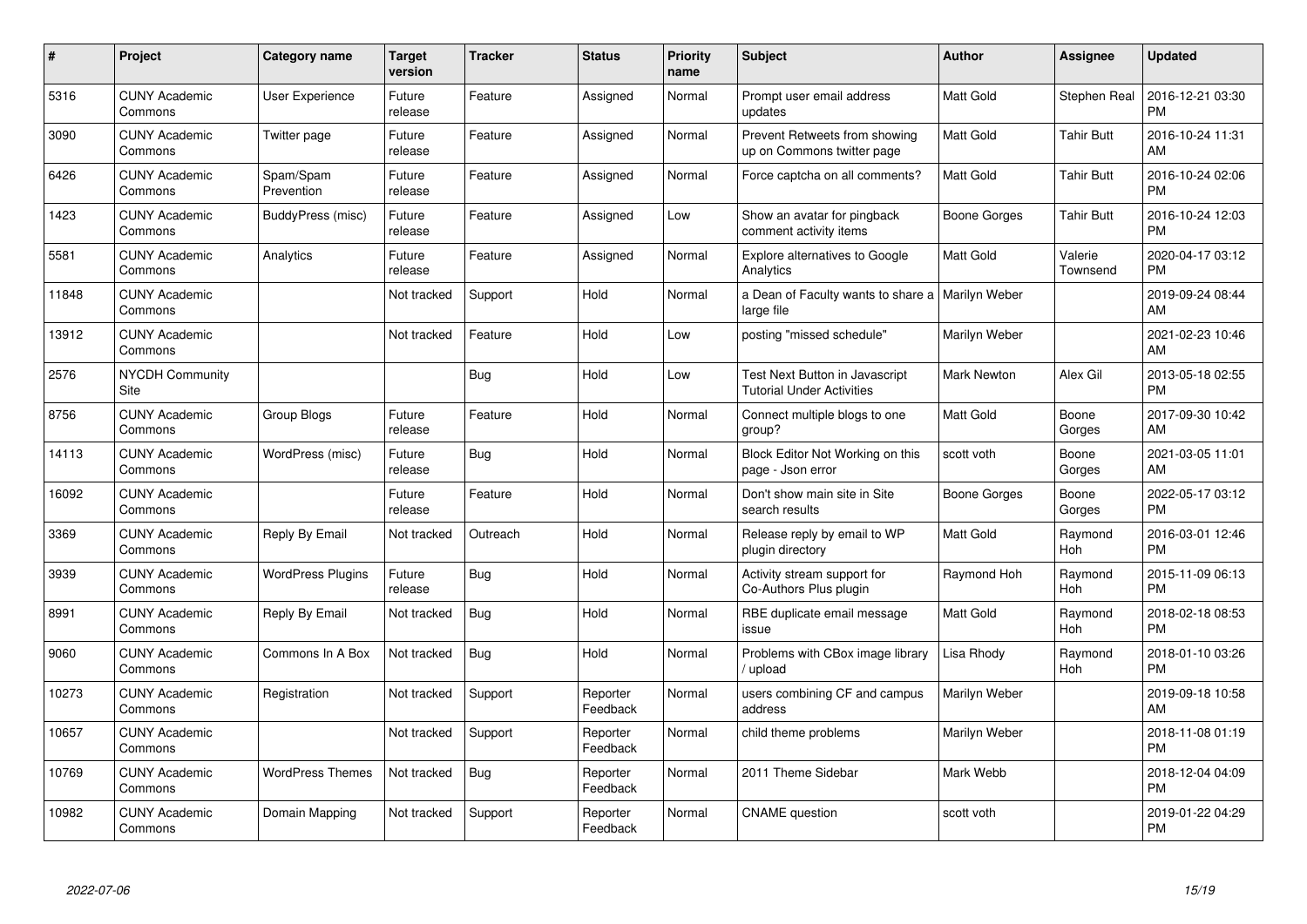| #     | Project                         | <b>Category name</b>      | <b>Target</b><br>version | <b>Tracker</b> | <b>Status</b>        | <b>Priority</b><br>name | <b>Subject</b>                                                                                | <b>Author</b>           | Assignee | Updated                       |
|-------|---------------------------------|---------------------------|--------------------------|----------------|----------------------|-------------------------|-----------------------------------------------------------------------------------------------|-------------------------|----------|-------------------------------|
| 11077 | <b>CUNY Academic</b><br>Commons | Events                    | Not tracked              | Feature        | Reporter<br>Feedback | Normal                  | Show event category description<br>in event list view                                         | Raffi<br>Khatchadourian |          | 2019-02-12 10:38<br><b>PM</b> |
| 11120 | <b>CUNY Academic</b><br>Commons | <b>WordPress Plugins</b>  | Not tracked              | Bug            | Reporter<br>Feedback | Normal                  | Events Manager Events Not<br>Showing Up                                                       | Mark Webb               |          | 2019-02-27 04:10<br><b>PM</b> |
| 11131 | <b>CUNY Academic</b><br>Commons |                           | Future<br>release        | Feature        | Reporter<br>Feedback | Normal                  | <b>Image Annotation Plugins</b>                                                               | Laurie Hurson           |          | 2019-02-26 11:33<br>AM        |
| 11415 | <b>CUNY Academic</b><br>Commons | <b>WordPress Plugins</b>  | Not tracked              | <b>Bug</b>     | Reporter<br>Feedback | Normal                  | Blog Subscriptions in Jetpack                                                                 | Laurie Hurson           |          | 2019-05-14 10:34<br>AM        |
| 11509 | <b>CUNY Academic</b><br>Commons |                           | Not tracked              | Support        | Reporter<br>Feedback | Normal                  | deleted Page causing a Menu<br>problem?                                                       | Marilyn Weber           |          | 2019-06-04 09:54<br>AM        |
| 11556 | <b>CUNY Academic</b><br>Commons | Courses                   | Not tracked              | Bug            | Reporter<br>Feedback | Normal                  | Instructor name given in course<br>listing                                                    | Tom Harbison            |          | 2019-06-25 04:12<br><b>PM</b> |
| 11771 | <b>CUNY Academic</b><br>Commons |                           | Not tracked              | Support        | Reporter<br>Feedback | Normal                  | post displays in sections                                                                     | Marilyn Weber           |          | 2019-08-20 10:34<br>AM        |
| 11787 | <b>CUNY Academic</b><br>Commons |                           | Not tracked              | Support        | Reporter<br>Feedback | Normal                  | automated comments notifications<br>on ZenDesk                                                | Marilyn Weber           |          | 2019-08-26 06:18<br><b>PM</b> |
| 11788 | <b>CUNY Academic</b><br>Commons | <b>WordPress Plugins</b>  | Future<br>release        | Support        | Reporter<br>Feedback | Normal                  | Plugin Request - Browse Aloud                                                                 | scott voth              |          | 2019-09-24 08:42<br>AM        |
| 12198 | <b>CUNY Academic</b><br>Commons |                           | Not tracked              | Bug            | Reporter<br>Feedback | Normal                  | Duplicate listing in My Sites                                                                 | Tom Harbison            |          | 2019-12-09 05:50<br><b>PM</b> |
| 12350 | <b>CUNY Academic</b><br>Commons | <b>Blogs (BuddyPress)</b> | Not tracked              | Support        | Reporter<br>Feedback | Normal                  | URL creation problem                                                                          | Marilyn Weber           |          | 2020-02-03 11:27<br>AM        |
| 12360 | <b>CUNY Academic</b><br>Commons | <b>WordPress Themes</b>   | Not tracked              | <b>Bug</b>     | Reporter<br>Feedback | Normal                  | site just says "DANTE We are<br>currently in maintenance mode,<br>please check back shortly." | Marilyn Weber           |          | 2020-02-04 12:13<br><b>PM</b> |
| 13034 | <b>CUNY Academic</b><br>Commons |                           | Not tracked              | Support        | Reporter<br>Feedback | Normal                  | a site is asking people to join the<br>Commons to get a download                              | Marilyn Weber           |          | 2020-07-12 07:23<br>AM        |
| 13255 | <b>CUNY Academic</b><br>Commons |                           | Not tracked              | Support        | Reporter<br>Feedback | Normal                  | Accessibility problems                                                                        | Marilyn Weber           |          | 2020-09-01 05:48<br><b>PM</b> |
| 13975 | <b>CUNY Academic</b><br>Commons | Social Paper              | Not tracked              | Support        | Reporter<br>Feedback | Normal                  | can't approve comments on Social<br>Paper paper                                               | Marilyn Weber           |          | 2021-02-12 09:33<br>AM        |
| 14074 | <b>CUNY Academic</b><br>Commons | WordPress (misc)          | Not tracked              | Support        | Reporter<br>Feedback | Normal                  | page password protection problem                                                              | Marilyn Weber           |          | 2021-03-02 11:03<br>AM        |
| 14398 | <b>CUNY Academic</b><br>Commons |                           | Not tracked              | Support        | Reporter<br>Feedback | Normal                  | Events plug-in notification problem                                                           | Marilyn Weber           |          | 2021-05-11 11:21<br>AM        |
| 14538 | <b>CUNY Academic</b><br>Commons |                           | Not tracked              | Support        | Reporter<br>Feedback | Normal                  | <b>Weebly To Commons</b>                                                                      | Laurie Hurson           |          | 2021-09-14 10:47<br>AM        |
| 14629 | <b>CUNY Academic</b><br>Commons |                           | Not tracked              | <b>Bug</b>     | Reporter<br>Feedback | Normal                  | Possible Post Order Bug?                                                                      | <b>Syelle Graves</b>    |          | 2021-09-14 10:47<br>AM        |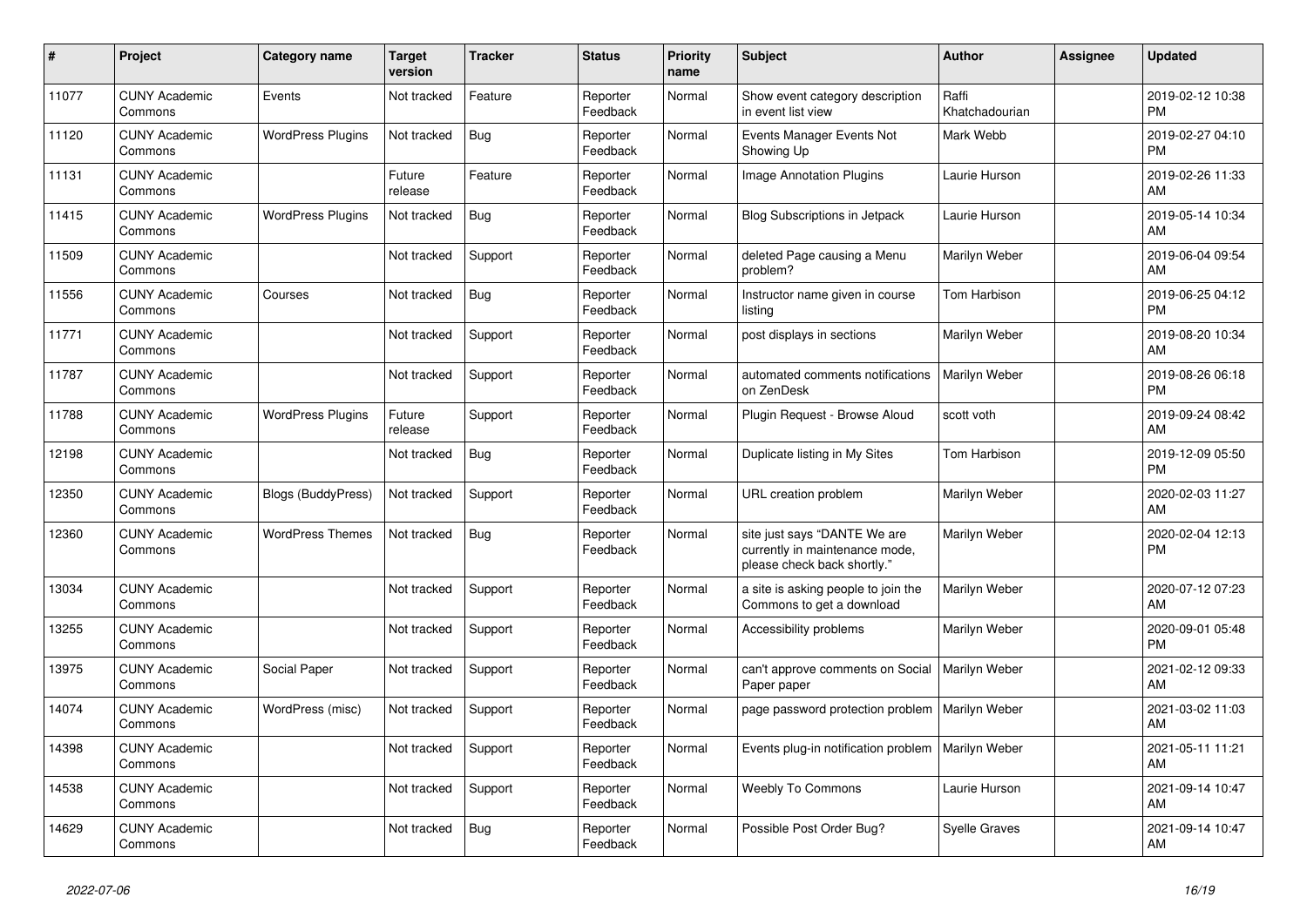| ∦     | Project                         | Category name            | <b>Target</b><br>version | <b>Tracker</b> | <b>Status</b>        | Priority<br>name | <b>Subject</b>                                                      | <b>Author</b>           | <b>Assignee</b> | <b>Updated</b>                |
|-------|---------------------------------|--------------------------|--------------------------|----------------|----------------------|------------------|---------------------------------------------------------------------|-------------------------|-----------------|-------------------------------|
| 14784 | <b>CUNY Academic</b><br>Commons |                          |                          | Support        | Reporter<br>Feedback | Normal           | User report of logo problem when<br>using Customizer theme          | Marilyn Weber           |                 | 2021-09-17 10:25<br>AM        |
| 14842 | <b>CUNY Academic</b><br>Commons |                          | Not tracked              | Support        | Reporter<br>Feedback | Normal           | Question about widgets and block<br>editor                          | <b>Gina Cherry</b>      |                 | 2021-10-06 03:01<br><b>PM</b> |
| 14900 | <b>CUNY Academic</b><br>Commons |                          | Not tracked              | Support        | Reporter<br>Feedback | Normal           | previous theme?                                                     | Marilyn Weber           |                 | 2021-10-25 10:31<br>AM        |
| 15169 | <b>CUNY Academic</b><br>Commons |                          | 2.0.3                    | Support        | Reporter<br>Feedback | Normal           | new Prelude website zipfiles for<br>custom theme and other files.   | Marilyn Weber           |                 | 2022-06-29 11:32<br>AM        |
| 15176 | <b>CUNY Academic</b><br>Commons |                          | Not tracked              | Support        | Reporter<br>Feedback | Normal           | Archiving Q Writing & Old<br>Wordpress Sites on the Commons         | Laurie Hurson           |                 | 2022-02-08 10:28<br>AM        |
| 15260 | <b>CUNY Academic</b><br>Commons |                          |                          | Support        | Reporter<br>Feedback | Normal           | Diacritical markings   European<br>Stages                           | Marilyn Weber           |                 | 2022-02-04 08:16<br>AM        |
| 15370 | <b>CUNY Academic</b><br>Commons |                          |                          | Support        | Reporter<br>Feedback | Normal           | All-in-One Event Calendar?                                          | Marilyn Weber           |                 | 2022-02-17 11:03<br>AM        |
| 15613 | <b>CUNY Academic</b><br>Commons |                          | 2.0.3                    | Feature        | Reporter<br>Feedback | Normal           | Adding "Passster" plugin                                            | Laurie Hurson           |                 | 2022-06-29 11:32<br>AM        |
| 15655 | <b>CUNY Academic</b><br>Commons |                          | 2.0.3                    | Support        | Reporter<br>Feedback | Normal           | Event Aggregator plugin?                                            | Marilyn Weber           |                 | 2022-06-29 11:32<br>AM        |
| 15923 | <b>CUNY Academic</b><br>Commons |                          | Not tracked              | Feature        | Reporter<br>Feedback | Normal           | <b>Bellows Plugin Adjustments</b>                                   | Laurie Hurson           |                 | 2022-04-20 10:10<br>AM        |
| 16099 | <b>CUNY Academic</b><br>Commons |                          |                          | Support        | Reporter<br>Feedback | Normal           | request for Newsletter Glue                                         | Marilyn Weber           |                 | 2022-05-13 12:14<br><b>PM</b> |
| 16290 | <b>CUNY Academic</b><br>Commons |                          |                          | Feature        | Reporter<br>Feedback | Normal           | Add Table Of Contents Block<br>plug-in                              | Raffi<br>Khatchadourian |                 | 2022-06-24 10:26<br>AM        |
| 6356  | <b>CUNY Academic</b><br>Commons | <b>WordPress Plugins</b> | Future<br>release        | Bug            | Reporter<br>Feedback | Low              | Should Subscribe2 be<br>deprecated?                                 | Luke Waltzer            |                 | 2017-03-20 12:20<br><b>PM</b> |
| 10678 | <b>CUNY Academic</b><br>Commons |                          | Not tracked              | <b>Bug</b>     | Reporter<br>Feedback | High             | Newsletter Plugin Not Sending Out   Mark Webb<br><b>Newsletters</b> |                         | Boone<br>Gorges | 2019-09-16 09:38<br>PM        |
| 6014  | <b>CUNY Academic</b><br>Commons | Publicity                | Future<br>release        | Publicity      | Reporter<br>Feedback | Normal           | Google search listing                                               | Matt Gold               | Boone<br>Gorges | 2016-09-21 03:48<br><b>PM</b> |
| 9207  | <b>CUNY Academic</b><br>Commons |                          | Future<br>release        | Support        | Reporter<br>Feedback | Normal           | display dashboards made in<br>Tableau?                              | Marilyn Weber           | Boone<br>Gorges | 2018-04-10 10:42<br>AM        |
| 9211  | <b>CUNY Academic</b><br>Commons | <b>WordPress Plugins</b> | Future<br>release        | Support        | Reporter<br>Feedback | Normal           | Auto-Role Setting in Forum Plugin<br><b>Causing Some Confusion</b>  | Luke Waltzer            | Boone<br>Gorges | 2018-03-13 11:44<br>AM        |
| 9289  | <b>CUNY Academic</b><br>Commons | <b>WordPress Plugins</b> | Future<br>release        | <b>Bug</b>     | Reporter<br>Feedback | Normal           | Email Users Plugin                                                  | Laurie Hurson           | Boone<br>Gorges | 2018-10-24 12:34<br>PM        |
| 9515  | <b>CUNY Academic</b><br>Commons | <b>WordPress Plugins</b> | Not tracked              | Bug            | Reporter<br>Feedback | Normal           | Text to Speech plugin - "More<br>Slowly" checkbox not working       | scott voth              | Boone<br>Gorges | 2018-06-13 02:26<br>PM        |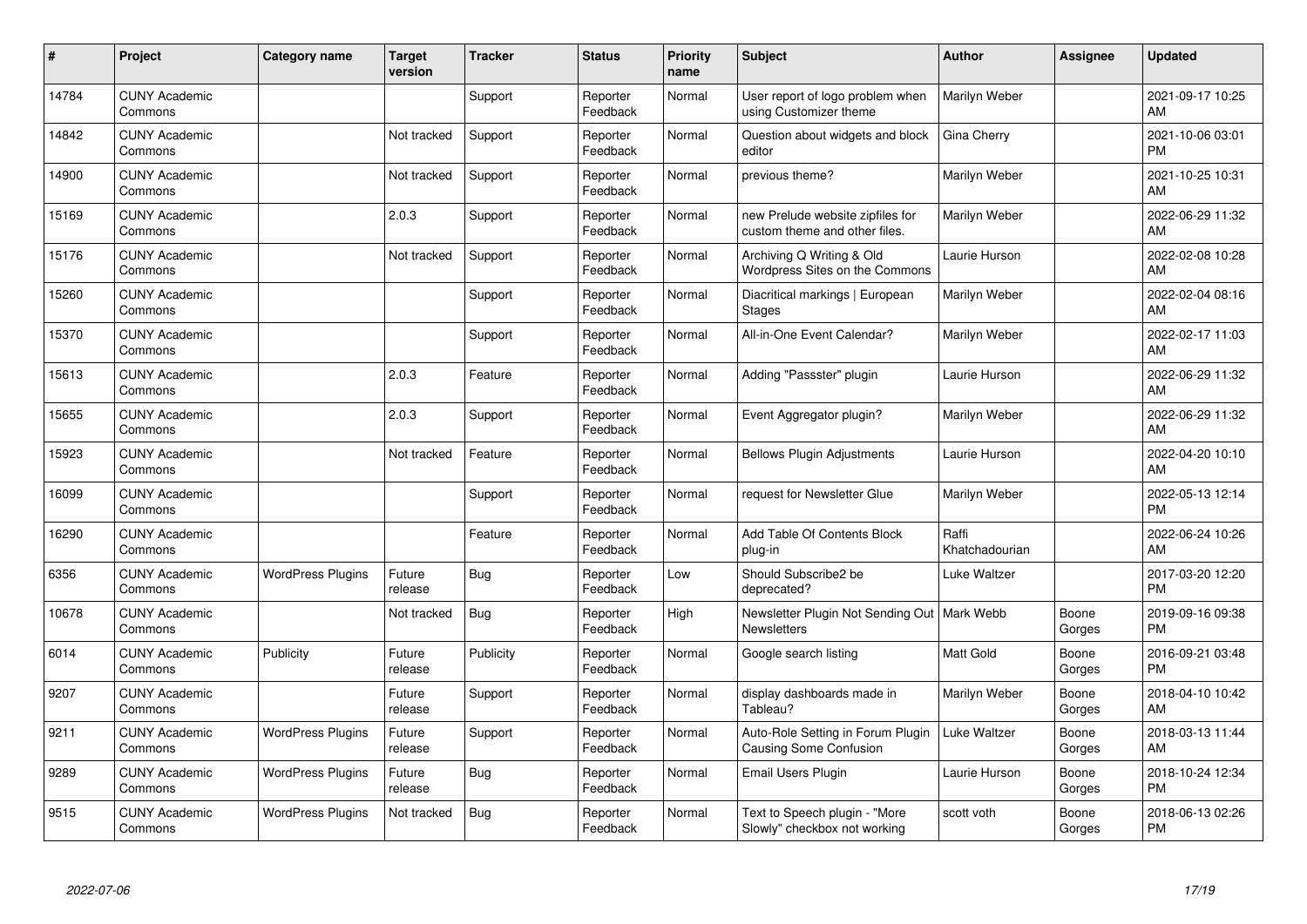| #     | Project                         | <b>Category name</b>       | <b>Target</b><br>version | <b>Tracker</b> | <b>Status</b>        | <b>Priority</b><br>name | <b>Subject</b>                                                                                  | <b>Author</b>           | <b>Assignee</b> | <b>Updated</b>                |
|-------|---------------------------------|----------------------------|--------------------------|----------------|----------------------|-------------------------|-------------------------------------------------------------------------------------------------|-------------------------|-----------------|-------------------------------|
| 9947  | <b>CUNY Academic</b><br>Commons | <b>WordPress Plugins</b>   | Future<br>release        | Feature        | Reporter<br>Feedback | Normal                  | Install H5P quiz plugin                                                                         | <b>Matt Gold</b>        | Boone<br>Gorges | 2018-09-11 11:01<br>AM        |
| 9979  | <b>CUNY Academic</b><br>Commons | <b>Email Notifications</b> | Not tracked              | Bug            | Reporter<br>Feedback | Normal                  | Reports of slow email activation<br>emails                                                      | <b>Matt Gold</b>        | Boone<br>Gorges | 2018-08-29 09:40<br><b>PM</b> |
| 10040 | <b>CUNY Academic</b><br>Commons | WordPress (misc)           | Not tracked              | Bug            | Reporter<br>Feedback | Normal                  | User doesn't see full list of themes                                                            | <b>Matt Gold</b>        | Boone<br>Gorges | 2018-07-25 10:12<br>AM        |
| 11386 | <b>CUNY Academic</b><br>Commons | WordPress - Media          | Not tracked              | Support        | Reporter<br>Feedback | Normal                  | disappearing images                                                                             | scott voth              | Boone<br>Gorges | 2019-05-14 10:32<br>AM        |
| 11449 | <b>CUNY Academic</b><br>Commons | WordPress - Media          | Not tracked              | Support        | Reporter<br>Feedback | Normal                  | Cloning Media Library for JITP<br>from Staging to Production Site                               | Patrick DeDauw          | Boone<br>Gorges | 2019-05-13 12:00<br><b>PM</b> |
| 11945 | <b>CUNY Academic</b><br>Commons | Reckoning                  | Future<br>release        | Feature        | Reporter<br>Feedback | Normal                  | Add Comments bubble to<br>Reckoning views                                                       | Boone Gorges            | Boone<br>Gorges | 2019-11-12 05:14<br><b>PM</b> |
| 12121 | <b>CUNY Academic</b><br>Commons | <b>WordPress Plugins</b>   | 2.0.3                    | Feature        | Reporter<br>Feedback | Normal                  | Embedding H5P Iframes on<br><b>Commons Site</b>                                                 | Laurie Hurson           | Boone<br>Gorges | 2022-06-29 11:32<br>AM        |
| 14483 | <b>CUNY Academic</b><br>Commons | WordPress - Media          | Not tracked              | <b>Bug</b>     | Reporter<br>Feedback | Normal                  | <b>Wordpress PDF Embed Stopped</b><br>Working after JITP Media Clone                            | Patrick DeDauw          | Boone<br>Gorges | 2021-05-20 01:51<br><b>PM</b> |
| 14504 | <b>CUNY Academic</b><br>Commons |                            | Not tracked              | Publicity      | Reporter<br>Feedback | Normal                  | Adding showcases to home page<br>menu                                                           | Laurie Hurson           | Boone<br>Gorges | 2022-01-19 03:26<br><b>PM</b> |
| 15242 | <b>CUNY Academic</b><br>Commons | Performance                | Not tracked              | <b>Bug</b>     | Reporter<br>Feedback | Normal                  | Slugist site                                                                                    | Raffi<br>Khatchadourian | Boone<br>Gorges | 2022-02-07 11:14<br>AM        |
| 8675  | <b>CUNY Academic</b><br>Commons | User Onboarding            | Future<br>release        | Bug            | Reporter<br>Feedback | Low                     | Add new User search screen calls<br>for the input of email address but<br>doesn't work with one | Paul Hebert             | Boone<br>Gorges | 2017-10-11 11:17<br>AM        |
| 1544  | <b>CUNY Academic</b><br>Commons | Groups (misc)              | Future<br>release        | Feature        | Reporter<br>Feedback | Normal                  | Group Filtering and Sorting                                                                     | <b>Matt Gold</b>        | Chris Stein     | 2019-03-01 02:25<br><b>PM</b> |
| 12446 | <b>CUNY Academic</b><br>Commons | Groups (misc)              | Future<br>release        | Feature        | Reporter<br>Feedback | Normal                  | Toggle default site to group forum<br>posting                                                   | Laurie Hurson           | Laurie Hurson   | 2020-03-10 11:57<br>AM        |
| 11493 | <b>CUNY Academic</b><br>Commons | Domain Mapping             | Not tracked              | Support        | Reporter<br>Feedback | Normal                  | Domain Mapping Request - Talia<br>Schaffer                                                      | scott voth              | Matt Gold       | 2019-08-06 08:39<br>AM        |
| 12484 | <b>CUNY Academic</b><br>Commons |                            | Not tracked              | Support        | Reporter<br>Feedback | Normal                  | Sign up Code for COIL Course<br>starting in March                                               | Laurie Hurson           | Matt Gold       | 2020-03-02 02:26<br><b>PM</b> |
| 2573  | <b>NYCDH Community</b><br>Site  |                            |                          | Feature        | Reporter<br>Feedback | Normal                  | Add dh nyc twitter list feed to site                                                            | <b>Mark Newton</b>      | Matt Gold       | 2013-05-16 11:42<br><b>PM</b> |
| 6644  | <b>CUNY Academic</b><br>Commons |                            | Not tracked              | Bug            | Reporter<br>Feedback | High                    | White Screen at Login Pge                                                                       | Luke Waltzer            | Raymond<br>Hoh  | 2016-11-21 10:34<br><b>PM</b> |
| 7115  | <b>CUNY Academic</b><br>Commons | Groups (misc)              | Future<br>release        | Feature        | Reporter<br>Feedback | Normal                  | make licensing info clear during<br>group creation                                              | <b>Matt Gold</b>        | Raymond<br>Hoh  | 2020-12-08 11:32<br>AM        |
| 10262 | <b>CUNY Academic</b><br>Commons |                            | Not tracked              | Bug            | Reporter<br>Feedback | Normal                  | Newsletter Plugin: Broken Image<br>at Bottom of All Newsletters                                 | Mark Webb               | Raymond<br>Hoh  | 2018-08-30 05:17<br><b>PM</b> |